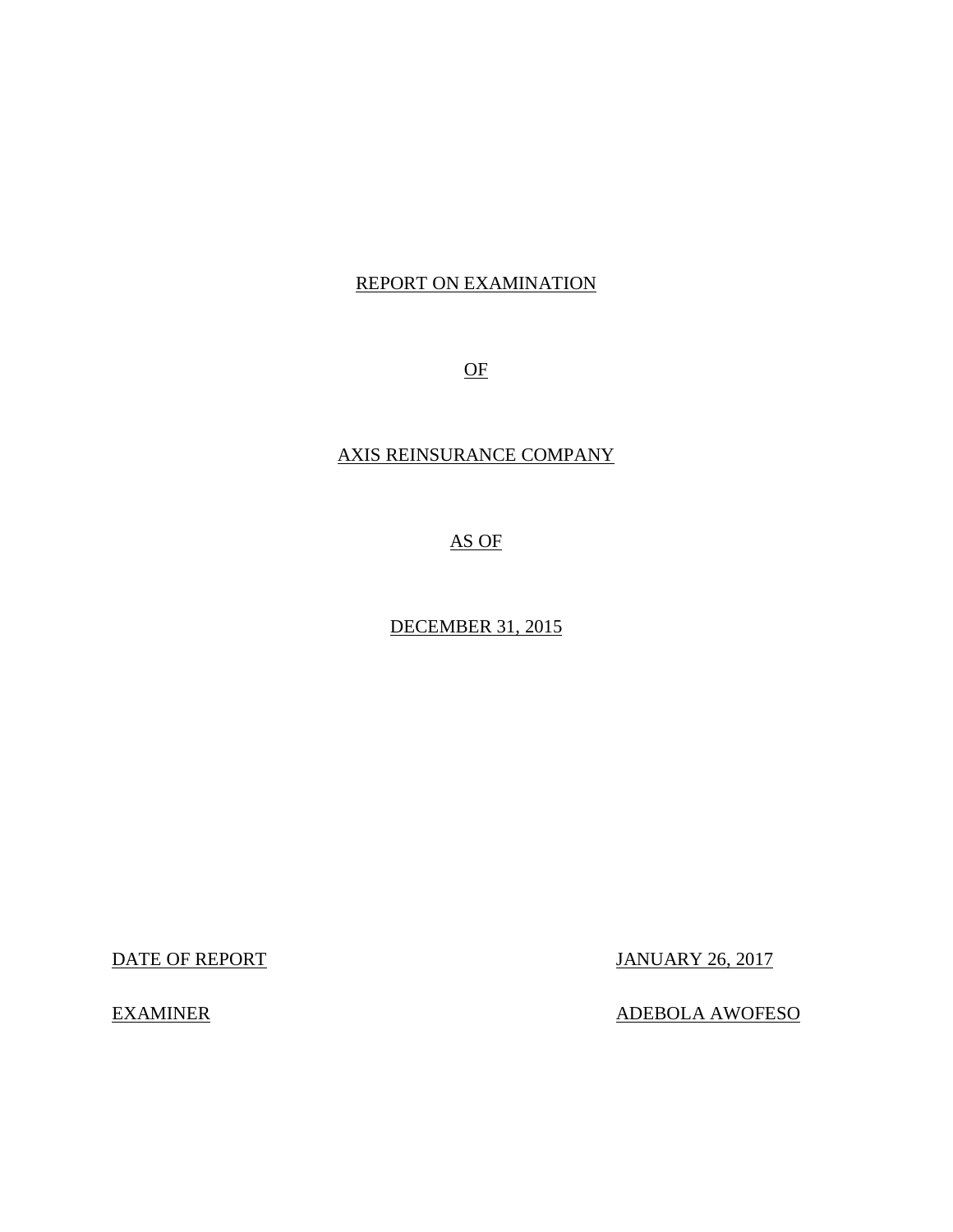# TABLE OF CONTENTS

# ITEM NO. PAGE NO.

| 1  | Scope of Examination                                                                                                                  | $\overline{2}$          |
|----|---------------------------------------------------------------------------------------------------------------------------------------|-------------------------|
| 2. | Description of Company                                                                                                                | 3                       |
|    | A. Management<br>B. Territory and plan of operation<br>C. Reinsurance<br>D. Holding company system<br>E. Significant operating ratios | 4<br>5<br>7<br>13<br>15 |
| 3. | <b>Financial Statements</b>                                                                                                           | 17                      |
|    | A. Balance sheet<br>B. Statement of income<br>C. Capital and Surplus                                                                  | 17<br>19<br>20          |
| 4. | Losses and loss adjustment expenses                                                                                                   | 20                      |
| 5. | Subsequent events                                                                                                                     | 21                      |
| 6. | Compliance with prior report on examination                                                                                           | 21                      |
| 7. | Summary of comments and recommendations                                                                                               | 21                      |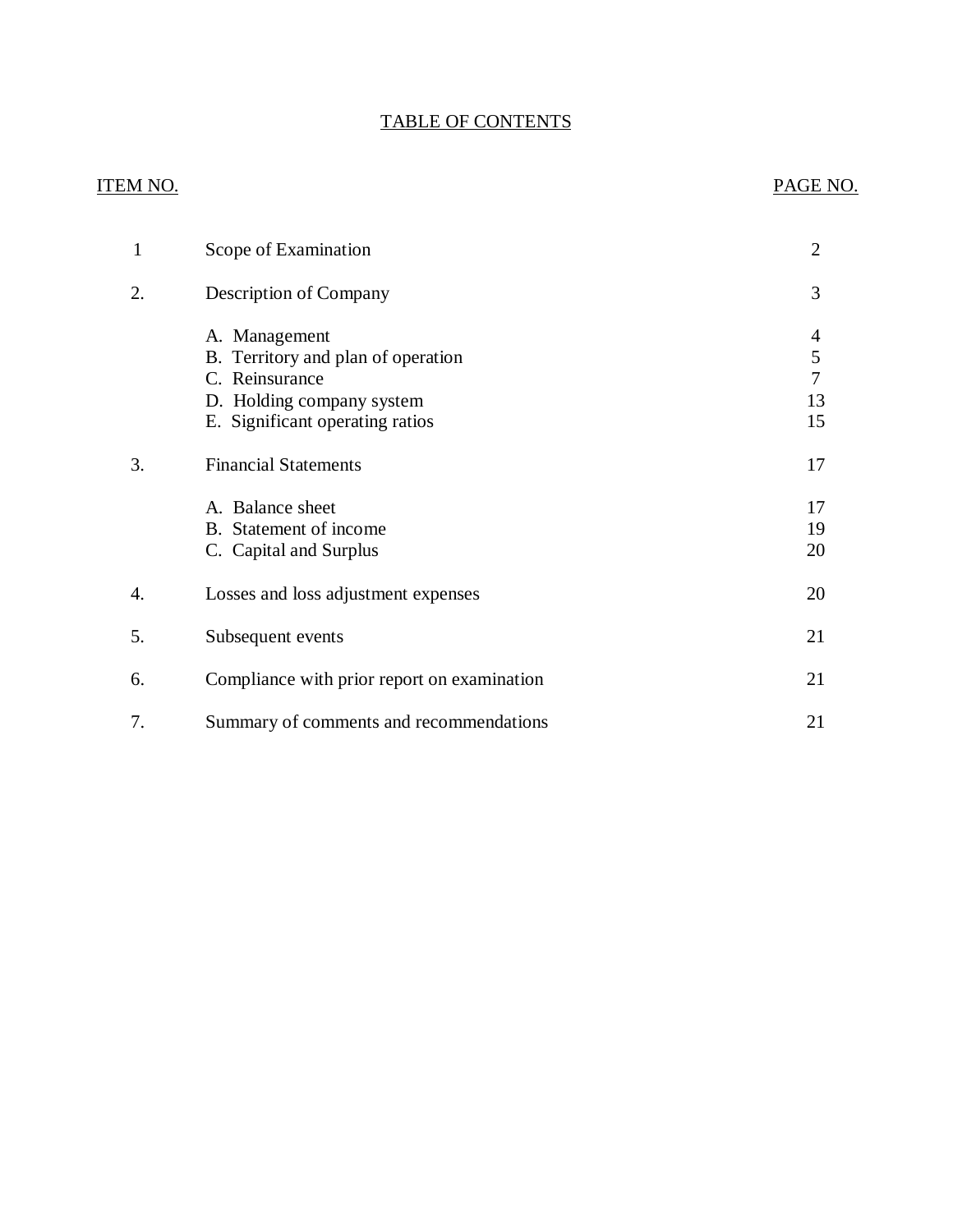

# NEW YORK STATE *DEPARTMENTof*  FINANCIAL SERVICES

Andrew M. Cuomo **Maria T. Vullo** Maria T. Vullo Governor Superintendent Superintendent Superintendent Superintendent Superintendent Superintendent Superintendent

January 26, 2017

Honorable Maria T. Vullo Superintendent New York State of the Department of Financial Services Albany, New York 12257

Madam:

Pursuant to the requirements of the New York Insurance Law, and in compliance with the instructions contained in Appointment Number 31398 dated December 29, 2015, attached hereto, I have made an examination into the condition and affairs of AXIS Reinsurance Company as of December 31, 2015, and submit the following report thereon.

Wherever the designation "the Company" or "AXIS Reinsurance" appears herein without qualification, it should be understood to indicate AXIS Reinsurance Company.

Whenever the term "AXIS U.S. Holdings" appear herein without qualification, it should be understood to mean AXIS Specialty U.S. Holdings, Inc., an insurance holding company domiciled in Delaware.

Wherever the term "Department" appears herein without qualification, it should be understood to mean the New York State Department of Financial Services.

The examination was conducted at the Company's administrative office located at 11680 Great Oaks Way, Alpharetta, GA 30022.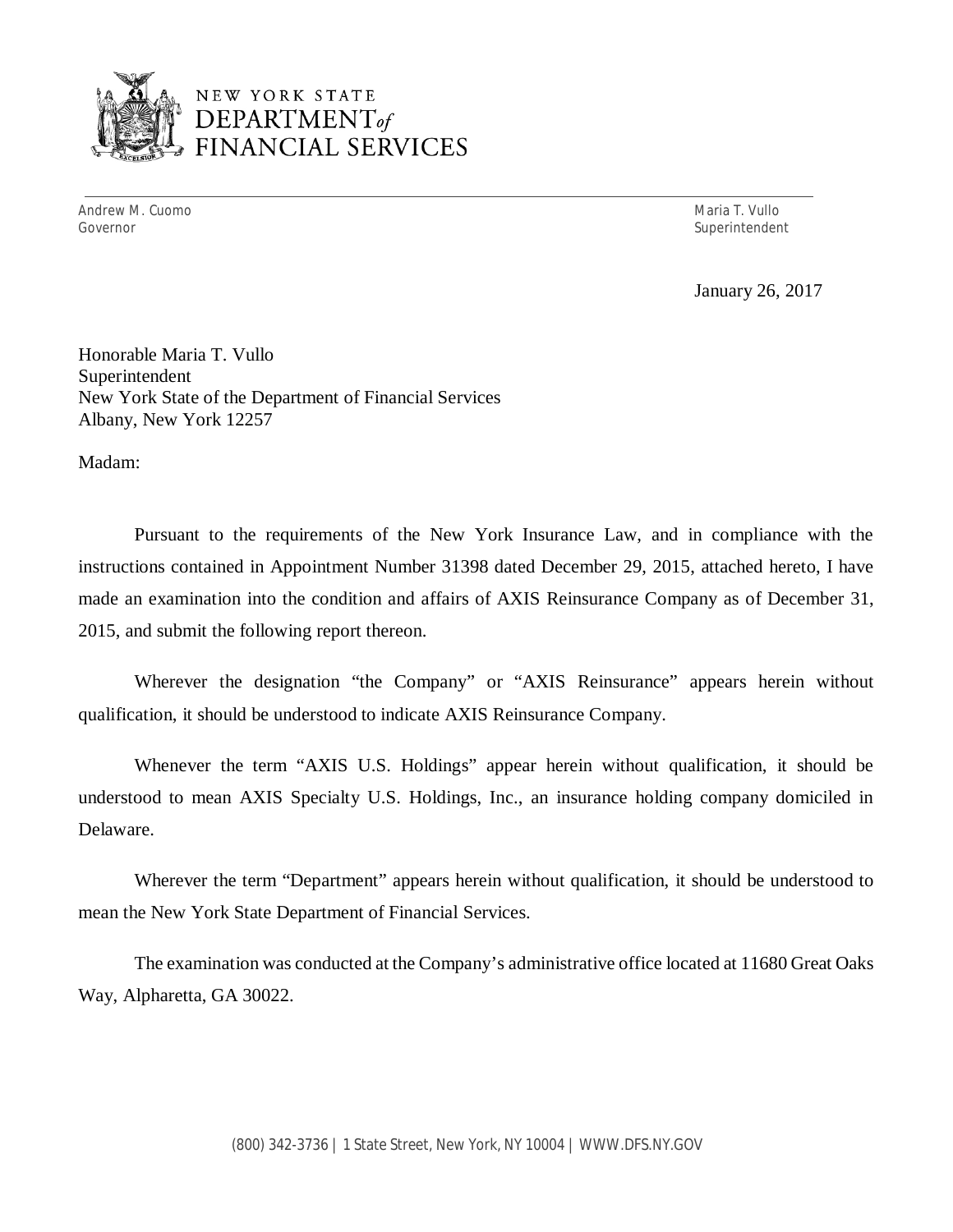#### 1. SCOPE OF EXAMINATION

The Department has participated in a coordinated group examination of the Company, a multi-state insurer. The previous examination was conducted as of December 31, 2012. This examination covered the three year period from January 1, 2013 through December 31, 2015. Transactions occurring subsequent to this period were reviewed where deemed appropriate by the examiner.

Illinois was the coordinating state of the AXIS Capital Group. The systems and practices of conducting business are integrated and all companies operate under common management. The examination of the Company was performed concurrently with the examination of the following insurers:

| Company                                 | <b>State</b> |
|-----------------------------------------|--------------|
| <b>AXIS</b> Insurance Company           | Illinois     |
| <b>AXIS Surplus Insurance Company</b>   | Illinois     |
| <b>AXIS Reinsurance Company</b>         | New York     |
| <b>AXIS Specialty Insurance Company</b> | Connecticut  |

This examination was conducted in accordance with the National Association of Insurance Commissioners ("NAIC") Financial Condition Examiners Handbook ("Handbook"), which requires that we plan and perform the examination to evaluate the financial condition and identify prospective risks of the Company by obtaining information about the Company including corporate governance, identifying and assessing inherent risks within the Company and evaluating system controls and procedures used to mitigate those risks. This examination also includes assessing the principles used and significant estimates made by management, as well as evaluating the overall financial statement presentation, management's compliance with Statutory Accounting Principles and annual statement instructions when applicable to domestic state regulations.

All financially significant accounts and activities of the Company were considered in accordance with the risk-focused examination process. This examination also included a review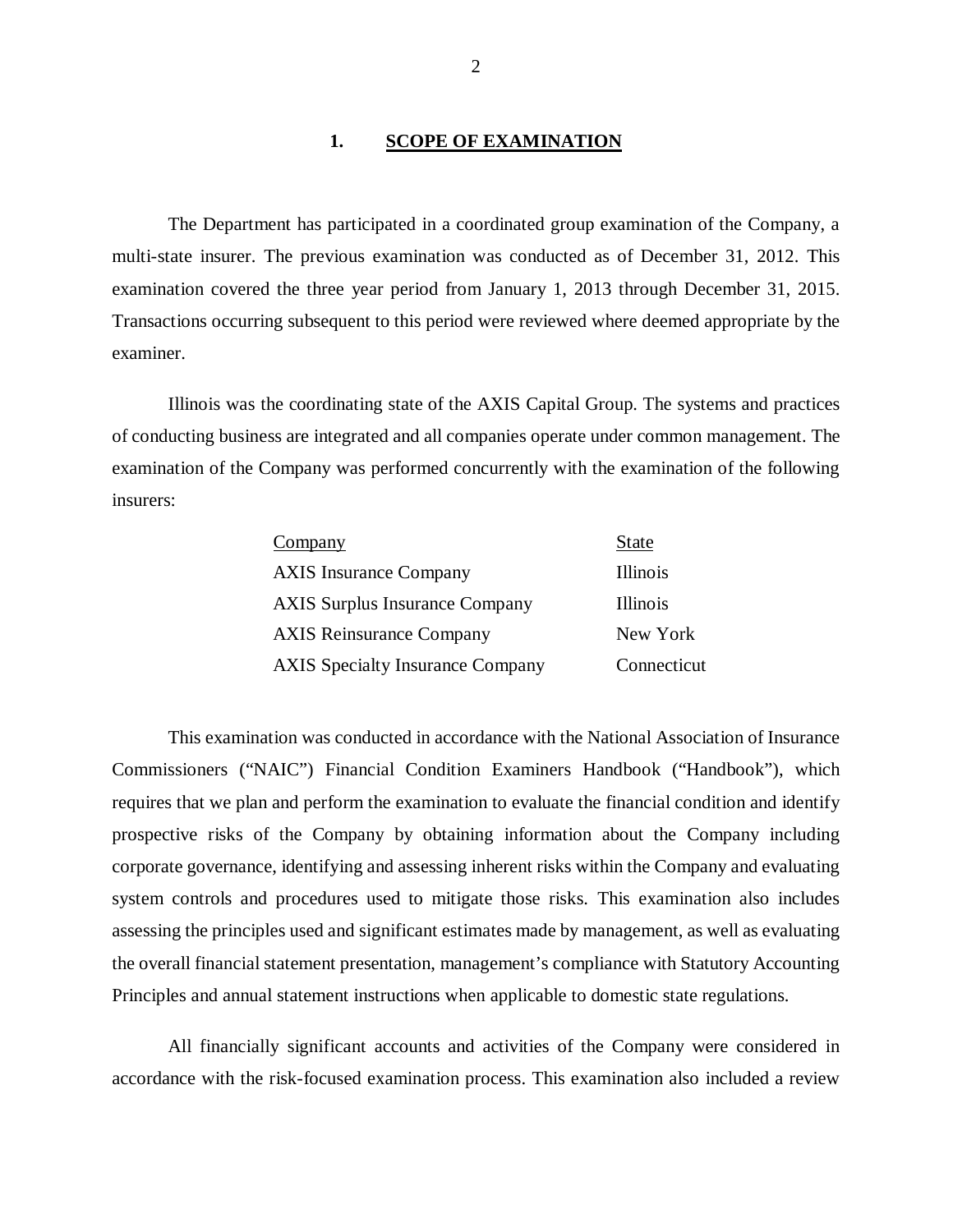<span id="page-4-0"></span>and evaluation of the Company's own control environment assessment and an evaluation based upon the Company's Sarbanes Oxley documentation and testing. The examiners also relied upon audit work performed by the Company's independent public accountants when appropriate.

This examination report includes a summary of significant findings for the following items as called for in the Handbook:

> Company history Corporate records Management and control Territory and plan of operation Growth of Company Loss experience Reinsurance Accounts and records Financial statements Summary of recommendations

A review was also made to ascertain what action was taken by the Company with regard to comments and recommendations contained in the prior report on examination.

This report on examination is confined to financial statements and comments on those matters that involve departures from laws, regulations or rules, or that are deemed to require explanation or description.

#### **2. DESCRIPTION OF COMPANY**

AXIS Reinsurance Company of New York was incorporated on July 25, 1991 and commenced business on January 1, 1992 under the name Sun Insurance Office of America, to be the domesticated successor to Sun Insurance Office Limited (United States Branch).

Effective January 1, 1994, ownership of the Company was transferred, via a stock exchange, to Sun Alliance USA Inc., a wholly-owned subsidiary of Sun Alliance Group PLC.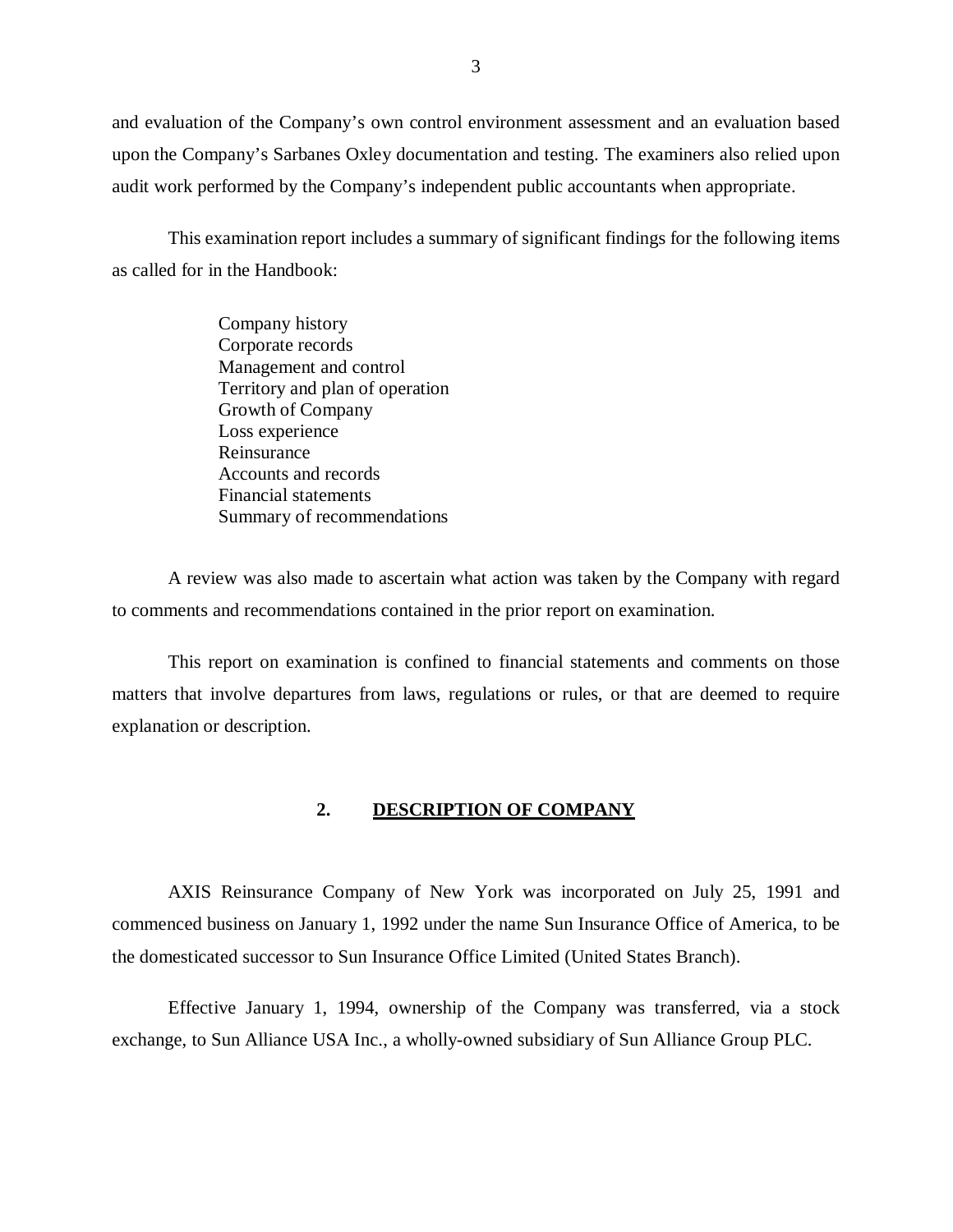On July 19, 1996, Sun Alliance Group PLC merged with Royal Insurance Holdings PLC, forming a new holding company called Royal & Sun Alliance Insurance Group PLC. Effective January 1, 1999, the Company changed its name to Royal & Sun Alliance Personal Insurance Company. Effective December 8, 1999, ownership of the Company was transferred, via a stock exchange, to Royal Group Inc. Subsequently, on August 21, 2000, Royal Group Inc. transferred ownership of the Company, via a stock exchange, to Royal Insurance Company of America.

On November 27, 2002, AXIS Specialty U.S. Holdings, Inc., a Delaware holding company, acquired the Company from Royal Insurance Company of America and subsequently changed its name to AXIS Reinsurance Company.

On September 23, 2008, the Company established a Canadian branch, AXIS Reinsurance Company ("Canadian Branch"). As of December 31, 2015, the Company is wholly-owned by AXIS Specialty U.S. Holdings, Inc. and is ultimately owned by AXIS Capital Holdings Limited, a holding company organized under the laws of Bermuda.

At December 31, 2015, capital paid in is \$5,000,000, consisting of 100 shares of common stock at \$50,000 par value per share. Gross paid in and contributed surplus is \$570,349,476, Gross paid in and contributed surplus increased by \$20,000,000 during the examination period, as follows:

| Date     | Description                                       | Amount        |
|----------|---------------------------------------------------|---------------|
| 1/1/2012 | Beginning paid in and contributed surplus         | \$550,349,476 |
| 2014     | <b>Surplus Contributions</b>                      | 20,000,000    |
|          | 12/31/2015 Ending paid in and contributed surplus | \$570,349,476 |

#### A. Management

Pursuant to the Company's charter and by-laws, management of the Company is vested in a board of directors consisting of not less than seven nor more than twenty-one members. At December 31, 2015, the board of directors was comprised of the following seven members: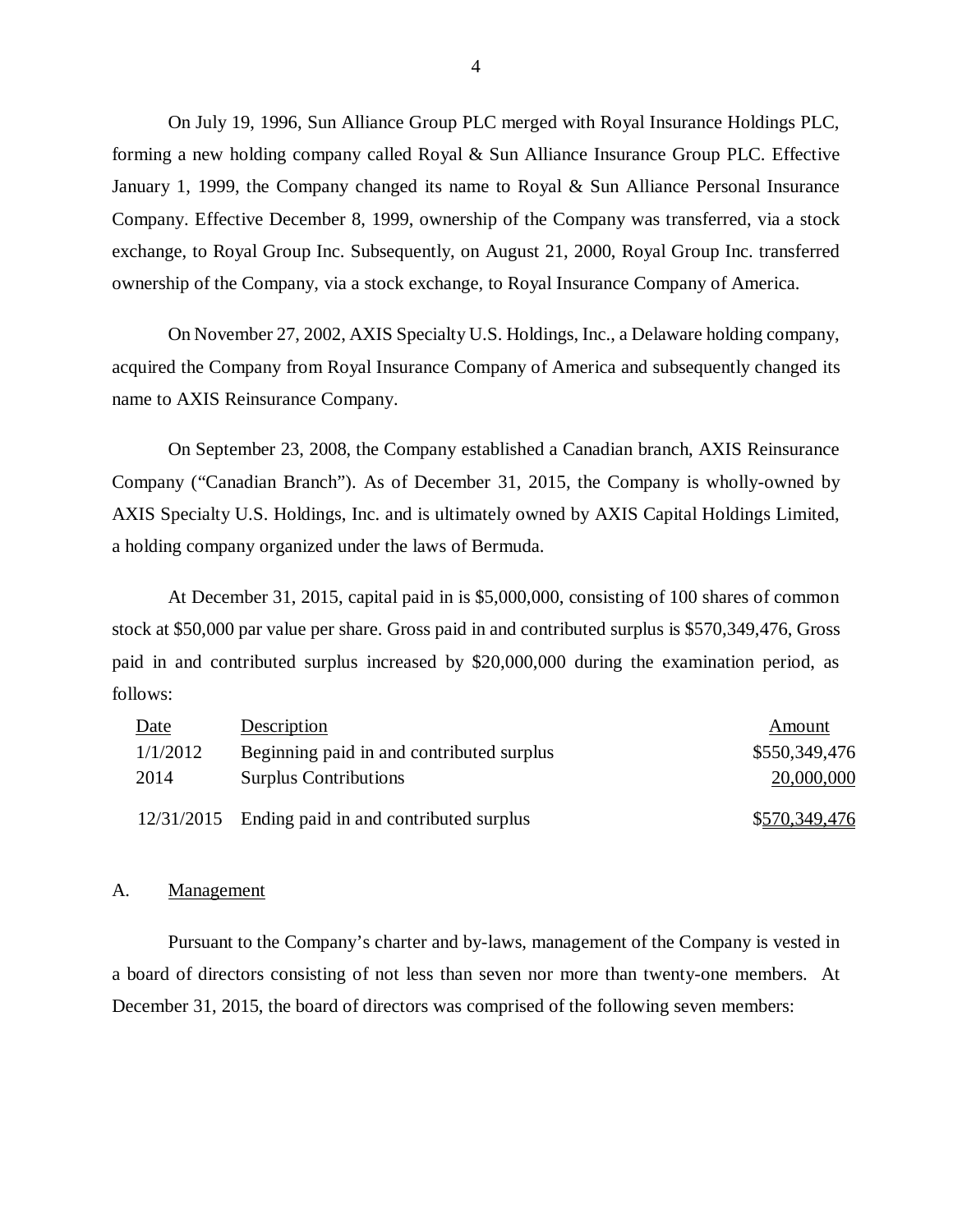| Name and Residence            | <b>Principal Business Affiliation</b>               |
|-------------------------------|-----------------------------------------------------|
| <b>William Andrew Fischer</b> | Chief Underwriting Officer, AXIS Specialty U.S.     |
| Mendham, NJ                   | Services, Inc.                                      |
| Robert John Looney Jr.        | President and Chief Executive Officer, AXIS         |
| Summit, NJ                    | Reinsurance Company                                 |
| <b>Carlton Wendell Maner</b>  | Senior Vice President, AXIS Reinsurance             |
| Atlanta, GA                   | Company.                                            |
| Martin Joseph McCarty         | Senior Vice President and Treasurer, AXIS           |
| Johns Creek, GA               | Reinsurance Company.                                |
| Linda Ventresca               | Executive Vice President-Corporate Development,     |
| New York, NY                  | AXIS Specialty U.S. Services, Inc.                  |
| Peter John Vogt               | Senior Vice President, AXIS Reinsurance             |
| Berwyn, PA                    | Company                                             |
| <b>Andrew Martin Weissert</b> | <b>Executive Vice President and General Counsel</b> |
| Marietta, GA                  | AXIS Specialty U.S. Services, Inc.                  |

A review of the minutes of the board of directors revealed that the board met once during the period covered by this examination. The Company's by-laws allow the board to take action by Unanimous Written Consents in lieu of formal board meetings.

As of December 31, 2015, the principal officers of the Company were as follows:

| Name                   | Title                                                                  |
|------------------------|------------------------------------------------------------------------|
| Robert John Looney Jr. | Chairman of the Board, President and Chief<br><b>Executive Officer</b> |
| Andrew Martin Weissert | Senior Vice President, General Counsel and<br>Secretary                |
| Martin Joseph McCarty  | Senior Vice President and Treasurer                                    |

### B. Territory and Plan of Operation

As of December 31, 2015 the Company was licensed to write business in all fifty states, the District of Columbia, Puerto Rico, and Canada.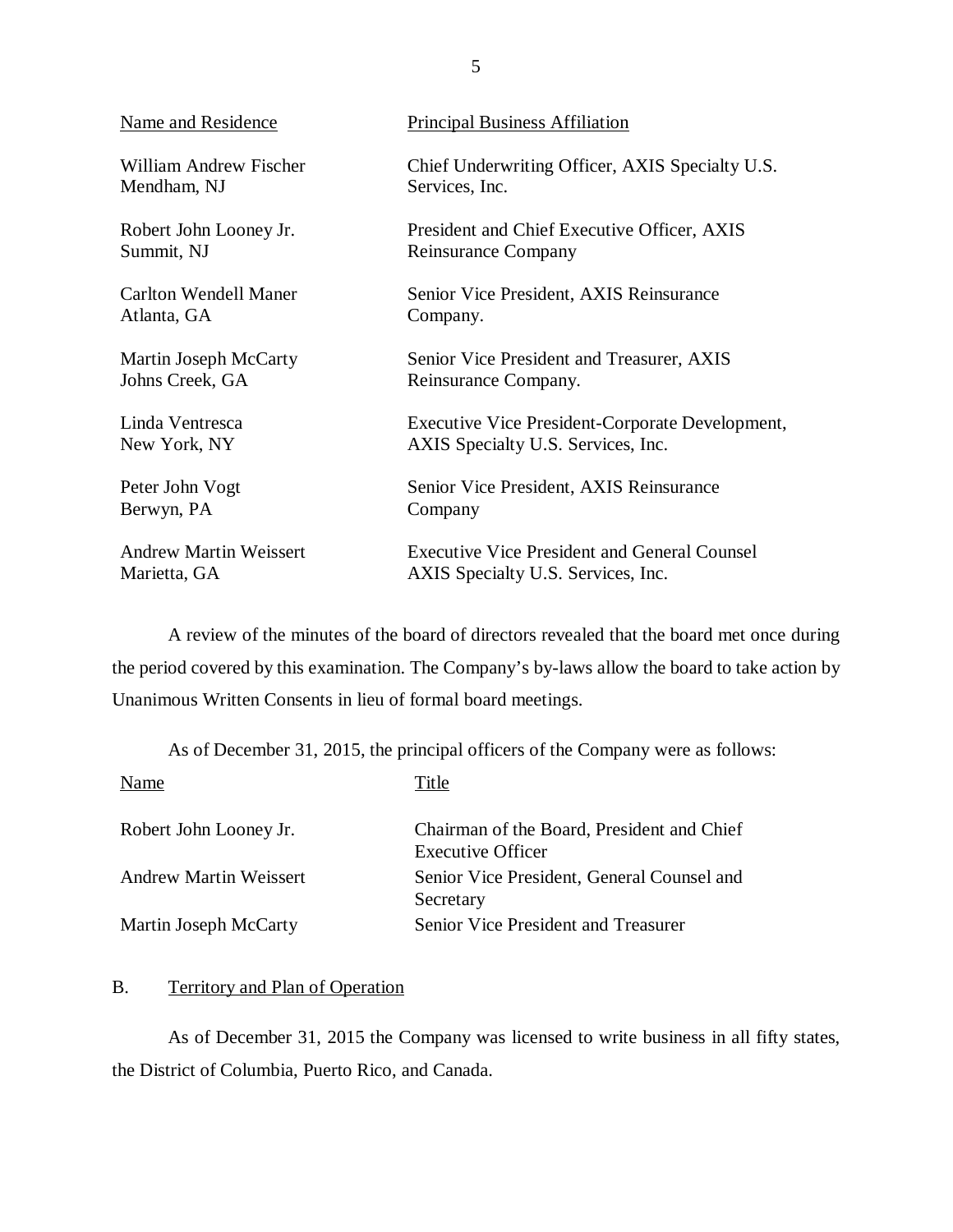As of the examination date, the Company was authorized to transact the kinds of insurance as defined in the following numbered paragraphs of Section 1113(a) of the New York Insurance Law:

| <u>Paragraph</u> | Line of Business                               |
|------------------|------------------------------------------------|
| 3                | Accident & health                              |
| 4                | Fire                                           |
| 5                | Miscellaneous property                         |
| 6                | Water damage                                   |
| 7                | Burglary and theft                             |
| 8                | Glass                                          |
| 9                | Boiler and machinery                           |
| 10               | Elevator                                       |
| 11               | Animal                                         |
| 12               | Collision                                      |
| 13               | Personal injury liability                      |
| 14               | Property damage liability                      |
| 15               | Workers' compensation and employers' liability |
| 16               | Fidelity and surety                            |
| 17               | Credit                                         |
| 19               | Motor vehicle and aircraft physical damage     |
| 20               | Marine and inland marine                       |
| 21               | Marine protection and indemnity                |
| 22               | Residual value                                 |
| 24               | Credit unemployment                            |

29 Legal services

In addition, the Company is licensed to transact such workers' compensation insurance as may be incidental to coverages contemplated under paragraphs 20 and 21 of Section 1113(a) including insurances described in the Longshoremen's and Harbor Workers' Compensation Act (Public Law No. 803,  $69<sup>th</sup>$  Congress as amended), and the kinds of insurance and reinsurance as defined in Section 4102(c) of the New York Insurance Law.

Based on the lines of business for which the Company is licensed and the Company's current capital structure, and pursuant to the requirements of Articles 13 and 41 of the New York Insurance Law, the Company is required to maintain a minimum surplus to policyholders in the amount of \$35,000,000.

The following schedule shows the direct premiums written by the Company both in total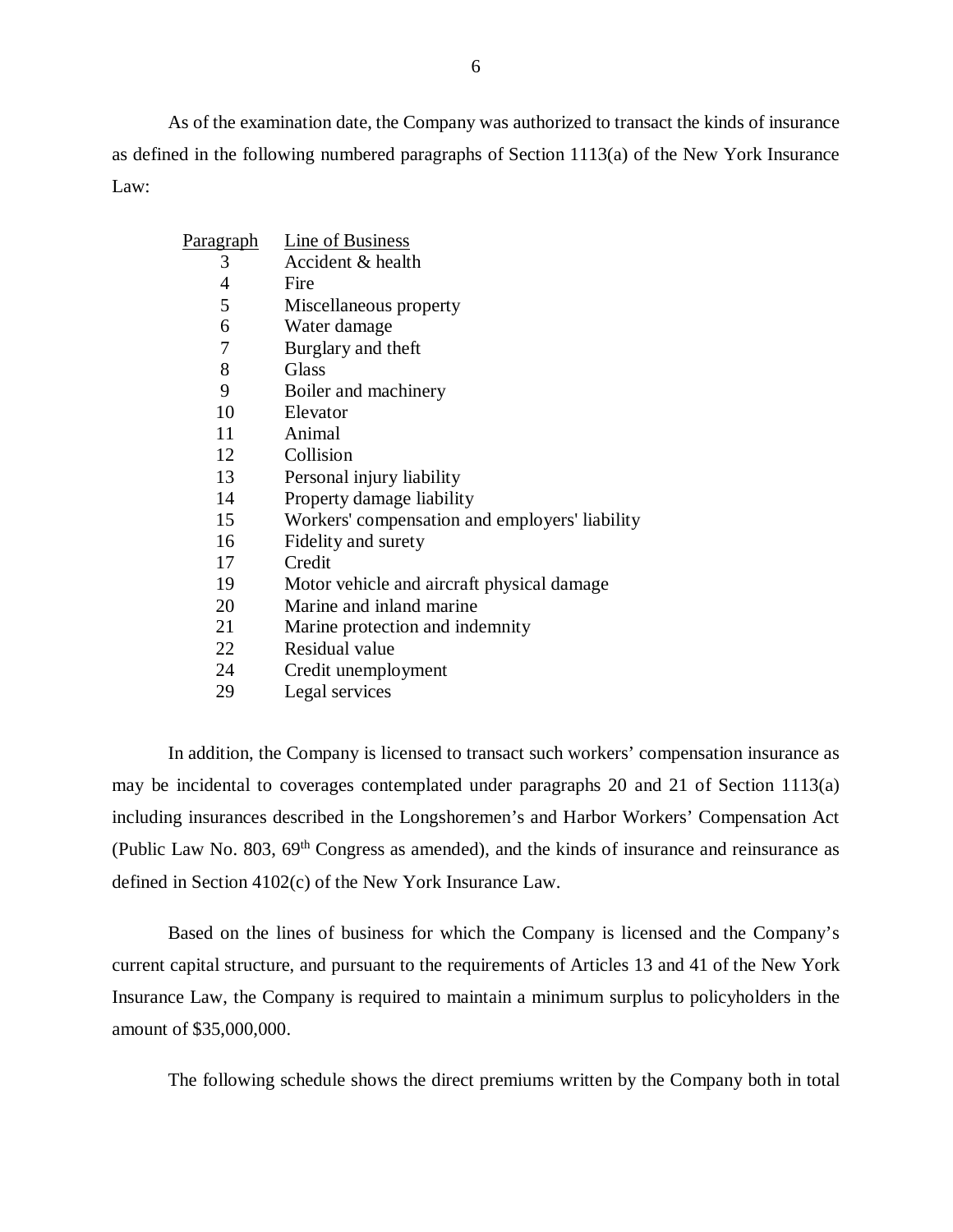and in New York for the period under examination:

|      |                              |                       | Premiums Written in New York State as |
|------|------------------------------|-----------------------|---------------------------------------|
|      | Calendar Year New York State | <b>Total Premiums</b> | a Percentage of Total Premium         |
|      |                              |                       |                                       |
| 2013 | \$719,781                    | \$61,826,703          | 1.16%                                 |
| 2014 | 1,573,421                    | 70,707,627            | 2.23%                                 |
| 2015 | 1,408,369                    | 54, 581, 507          | 2.58%                                 |
|      |                              |                       |                                       |

The Company's direct business consists primarily of commercial property, liability, professional lines and other specialty program insurance. The Company's reinsurance writings covering U.S exposures consist primarily of treaty reinsurance business comprised of professional lines (medical malpractice, directors' and officers', employment practices liability, and miscellaneous errors and omissions); liability (auto liability, general liability, umbrella and workers' compensation); property (specialty companies); surety (North American and Canadian contract surety, commercial surety, and financial products indemnity bonds supporting surety companies); and marine, aviation, agriculture and accident and health. Business is transacted primarily through licensed reinsurance brokers and intermediaries.

Since 2008, the Company had been renewing direct business written in AXIS Insurance Company's paper, an affiliate domiciled in Illinois. Consequently, the Company is primarily writing assumed reinsurance in the US. In September 2008, the Company established a branch in Canada to transact insurance and reinsurance business.

#### C. Reinsurance

#### Assumed

During the period covered by this examination, the Company's assumed reinsurance business has increased and accounted for 96% of the Company's gross premium written at December 31, 2015. The Company's assumed reinsurance consists mainly of property and casualty, multi-line coverage assumed on a quota share and excess of loss basis, pursuant to the terms of facultative and treaty agreements with both authorized and unauthorized cedants. Additionally, the Company's participation in various mandated pools is reflected in its assumed reinsurance activity.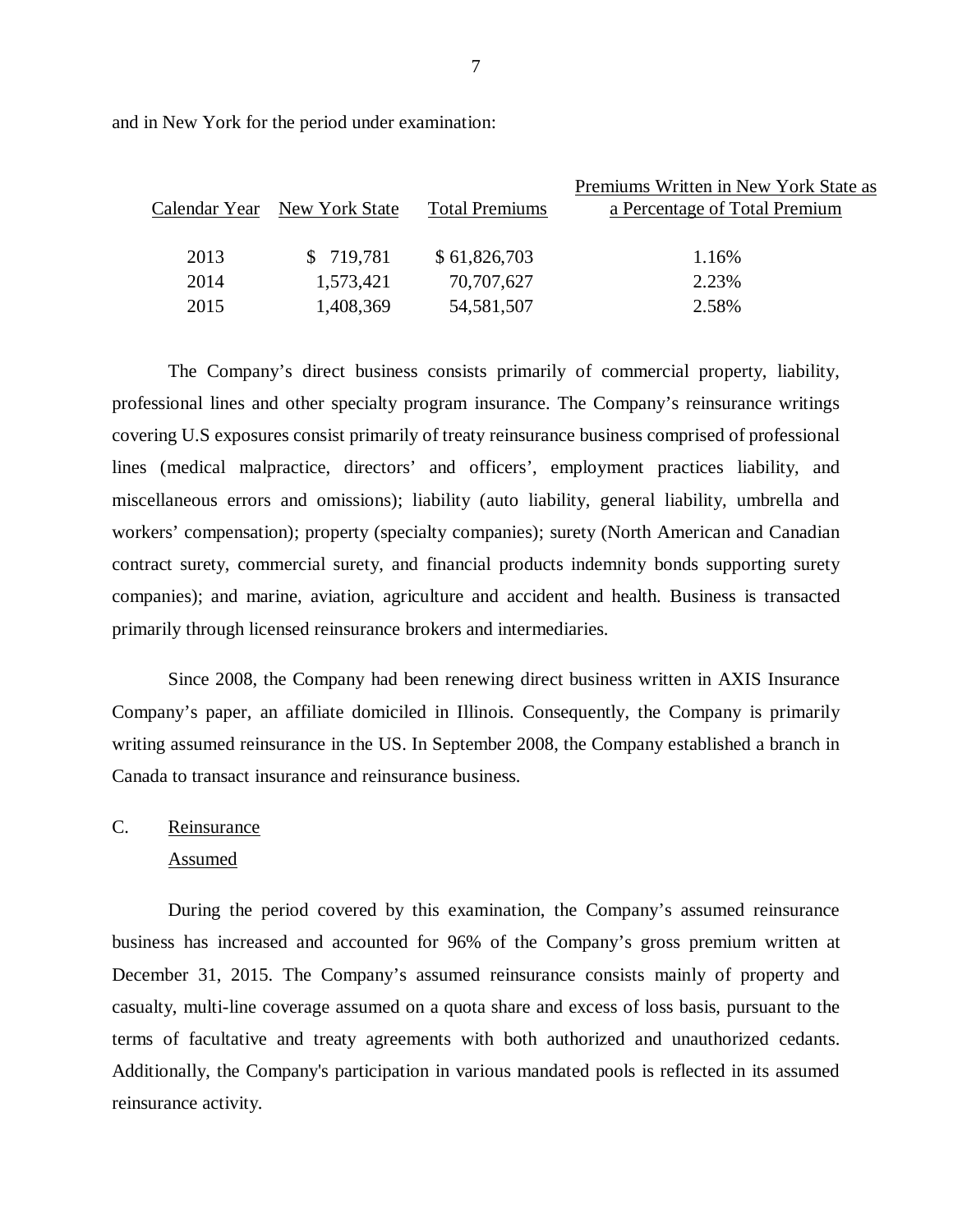The Company utilizes reinsurance accounting as defined in Statement of Statutory Accounting Principle ("SSAP") No. 62 for all of its assumed reinsurance business. The following intercompany reinsurance treaties are in place:

#### Quota Share between AXIS Surplus and AXIS Reinsurance

Effective on January 1, 2013 AXIS Surplus Insurance Company entered into a quota share reinsurance agreement with the Company, whereby AXIS Surplus cedes to AXIS Reinsurance 100% of its net retained liability, (net of inuring facultative), on all insurance and reinsurance contracts classified as US excess and surplus umbrella and excess coverage written or renewed on or after the effective date hereof. This agreement inures to the benefit of the 70% quota share referenced below.

Effective on January 1, 2013 AXIS Surplus Insurance Company entered into a quota share reinsurance agreement with the Company, whereby AXIS Surplus cedes to AXIS Reinsurance 70% of its net retained liability on all insurance and reinsurance contracts.

#### Facultative Reinsurance between AXIS Insurance Company and the Company

Effective July 1, 2009, AXIS Insurance Company entered into a facultative reinsurance agreement with the Company, whereby AXIS Insurance Company cedes to the Company, on a facultative basis, certain policies. Under the agreement, AXIS Insurance will determine, on a policy-by policy basis, the premium, retention and limits of the facultative certificates to be issued.

#### Facultative Reinsurance between AXIS Insurance Company and the Company

Effective February 28, 2013, the Company entered into a facultative reinsurance agreement with AXIS Insurance Company, whereby the Company cedes to AXIS Insurance Company, on a facultative basis, certain policies. According to the agreement, the Company will determine, on a policy-by policy basis, the premium, retention and limits of the facultative certificates to be issued.

#### Quota Share with AXIS Specialty Limited

Effective January 1, 2013, the Company entered into a quota share reinsurance agreement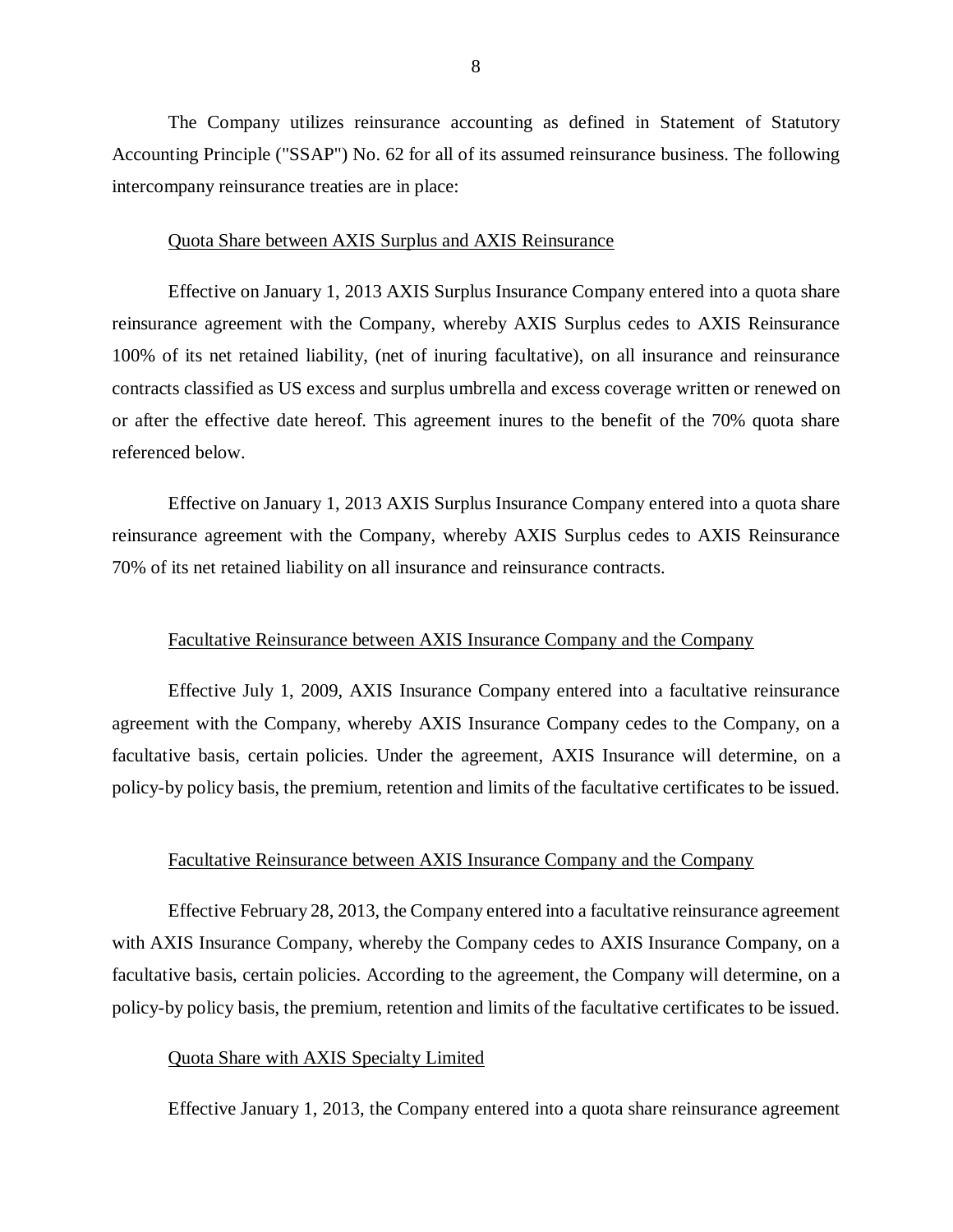with AXIS Specialty Limited whereby it cedes to AXIS Specialty Limited 50% of the net retained liability on all insurance and reinsurance contracts. Effective September 23, 2008, the Company's Canadian Branch cedes 25% of its net retained liability on all insurance and reinsurance contracts written or assumed to AXIS Specialty Limited.

### Stop Loss Reinsurance Agreement with AXIS Specialty Limited

Effective January 1, 2013, the Company is party to a stop loss reinsurance agreement with AXIS Specialty Limited. Pursuant to the stop loss reinsurance agreement and together with the above mentioned quota share reinsurance agreements, AXIS Specialty Limited will indemnify the Company 100% of the amount by which the Company's calendar year ultimate net loss ratio incurred exceeds 80%, subject to an aggregate annual limit of liability of an ultimate net loss ratio incurred of 120%.

#### Ceded

The Company has structured its ceded reinsurance program as of December 31, 2015 as follows:

| <b>Type of Treaty</b>                                                                                             | Cession                                                                                                                                                                |
|-------------------------------------------------------------------------------------------------------------------|------------------------------------------------------------------------------------------------------------------------------------------------------------------------|
| <b>Property</b>                                                                                                   |                                                                                                                                                                        |
| <b>Property Risk Excess of Loss (US and</b><br>Canada) Excess of Loss                                             | \$5,000,000 excess of \$5,000,000<br>$(90.50\%$ placed)                                                                                                                |
| <b>Property Risk Excess of Loss (US)</b><br>Risk Management/Global Property/Onshore<br>Cargo/MGAs/Energy per Risk |                                                                                                                                                                        |
| First layer                                                                                                       | $$10,000,000$ excess of $$10,000,000$ excess of<br>\$20,000,000 AAD (57.625% placed)                                                                                   |
| Second and Third layers                                                                                           | \$80,000,000 excess of \$20,000,000 (100%)<br>placed)                                                                                                                  |
| <b>Property Aggregate Stop Loss</b>                                                                               | 10% excess of 50% loss ratio applying to<br>losses below $$20,000,000$ , excluding<br>critical CAT and terrorism, 3% excess of<br>6% frequency CAT corridor, placed at |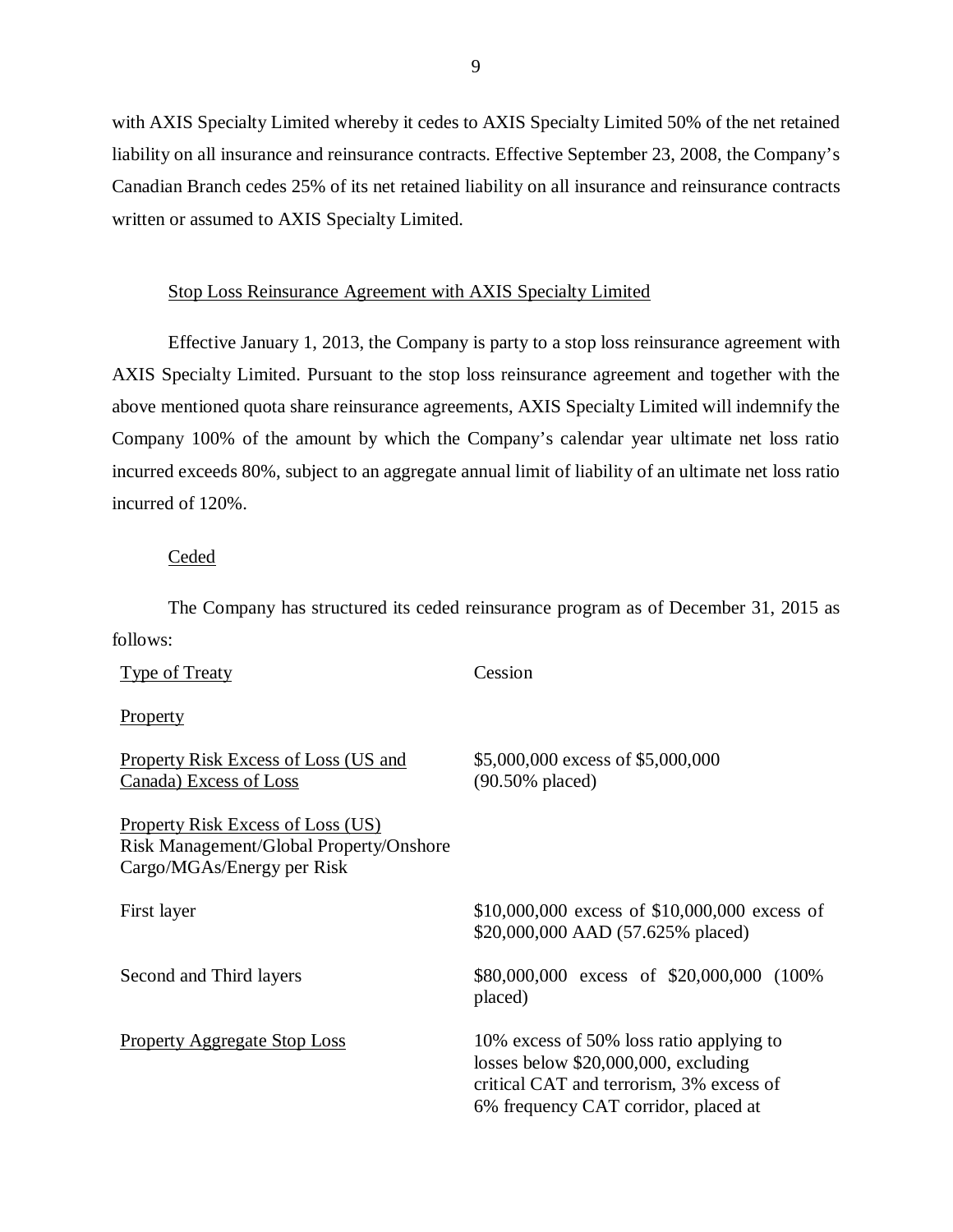|                                                                             | 50%                                                                                                                             |
|-----------------------------------------------------------------------------|---------------------------------------------------------------------------------------------------------------------------------|
| <b>Property Catastrophe (North America) -</b><br>Wind, Earthquake and Fire  |                                                                                                                                 |
| Three layers                                                                | \$500,000,000 excess of \$50,000,000<br>First layer (70% placed)<br>Second layer (80% placed)<br>Third (100% placed)            |
| <b>Property Catastrophe (International) Excess</b>                          |                                                                                                                                 |
| <u>of Loss</u><br><b>Section A</b>                                          | \$25,000,000 excess of \$25,000,000<br>including Caribbean, Bermuda and Hawaii<br>$(50\%$ placed)                               |
|                                                                             | \$25,000,000 excess of \$25,000,000 excess of<br>\$25,000,000 AAD including Caribbean,<br>Bermuda and Hawaii (10% placed)       |
| <b>Section B</b>                                                            | \$100,000,000 excess of \$50,000,000<br>including Caribbean, Bermuda and Hawaii<br>(100% placed)                                |
| <b>Industry Loss Warranty (US Catastrophe)</b><br><b>Excess of Loss</b>     | \$15,000,000 excess \$10,000 each and every<br>\$50,000,000,000<br>loss<br>occurrence.<br>trigger<br>amount<br>$(100\%$ placed) |
| <b>US Catastrophe Bond Excess of Loss</b>                                   | \$204,000,000 excess of \$1,160,000,000<br>\$50,000,000 franchise deductible<br>(98.4% placed)                                  |
| <b>Casualty</b><br>US Casualty Umbrella and Excess Liability<br>Quota Share | 48% up to \$25,000,000 each loss, each<br>insured (ISO $1A \& 2B$ business)                                                     |
|                                                                             | 48% up to \$10,000,000 each loss, each<br>insured (ISO 3C business)                                                             |
| <b>Commercial General Liability</b><br><b>AXIS Re - Canadian Branch</b>     |                                                                                                                                 |
| <b>Section 1- Primary Casualty</b>                                          | 75% up to \$5,000,000 each loss, each<br>insured                                                                                |

10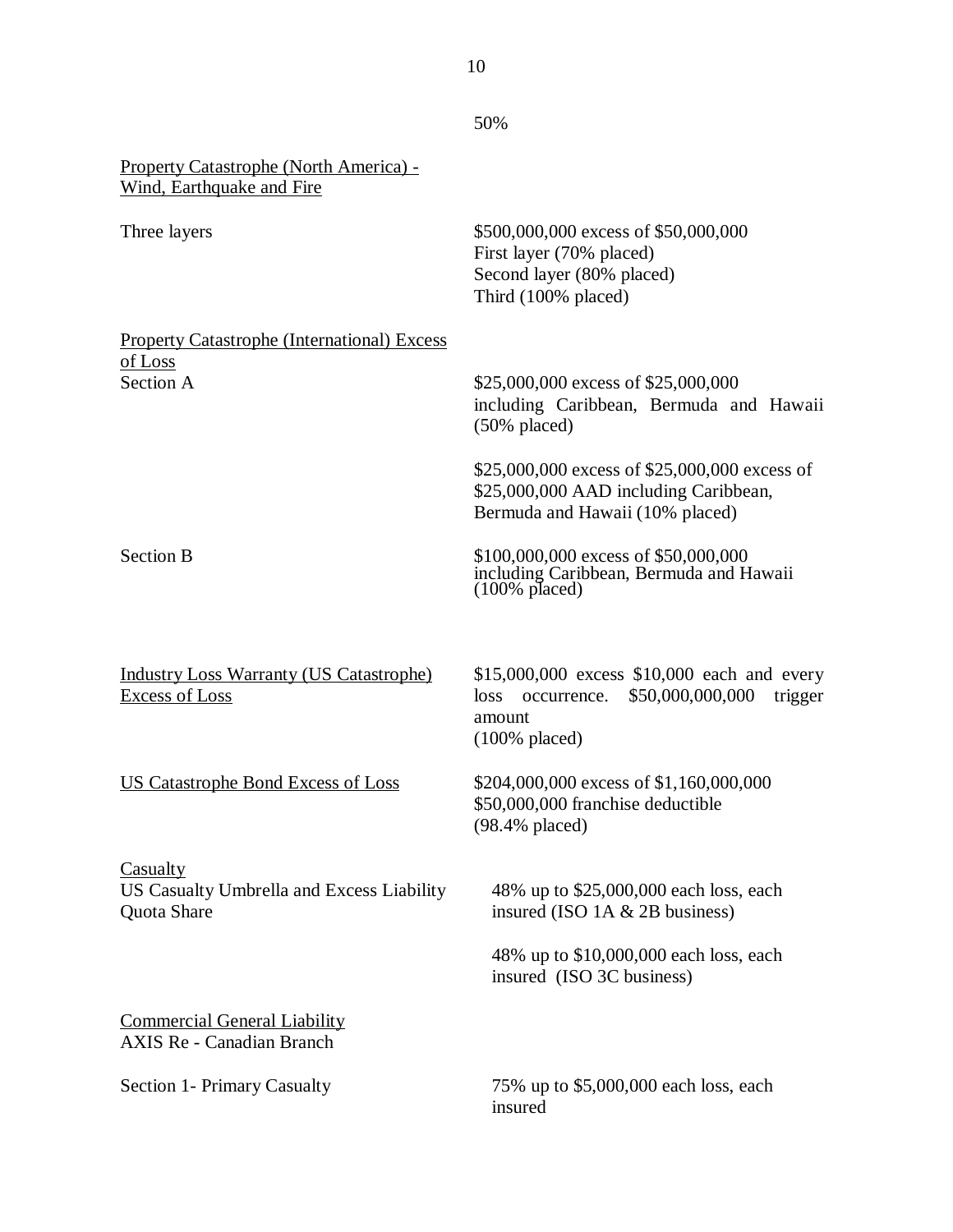| Section 2- Umbrella/Excess of Loss                                                                   | 75% up to \$25,000,000 each loss, each<br>insured                                                                                                                         |
|------------------------------------------------------------------------------------------------------|---------------------------------------------------------------------------------------------------------------------------------------------------------------------------|
| <b>Excess Auto Liability</b><br>(US) (Auto Carve out)                                                | 60% Quota Share up to \$3,000,000 CSL,<br>each policy, each occurrence in excess of<br>\$1,000,000                                                                        |
| Primary Casualty Quota Share                                                                         | 51.50% up to \$2,000,000 each policy, each<br>occurrence                                                                                                                  |
| <b>Professional Lines Quota Share</b><br>Directors and Officers and Employers'<br>Liability (Global) | 40% up to \$25,000,000 each loss, each<br>insured                                                                                                                         |
| Directors and Officers-Miscellaneous<br>Professional Liability (US)                                  | 75% up to \$5,000,000 each loss, each<br>insured                                                                                                                          |
| Primary Commercial Public D&O Stop loss<br>(US)                                                      | \$8,000,000 stop loss for loss ratio above<br>120% up to 200%<br>$(50\%$ placed)                                                                                          |
| <b>Environmental &amp; Professional Liability Excess</b><br>of Loss<br>Section A - Primary policies  | \$24,000,000 excess of \$1,000,000<br>$(51\%$ placed)                                                                                                                     |
| Environmental & Professional Liability Quota                                                         |                                                                                                                                                                           |
| <b>Share</b><br>Section B - Excess policies                                                          | 51% up to \$25,000,000 each policy, each<br>occurrence                                                                                                                    |
| <b>Property and Liability Marine- Captive Quota</b><br>Share (Ski Safe)                              | 24% premium quota share<br>45% losses quota share each loss, each insured<br>losses above \$300,000 per occurrence are<br>excluded but covered via facultative placements |
| Captive Quota Share (ARA)                                                                            | 60% Quota Share up to \$500,000 each loss                                                                                                                                 |
| <b>ARA Multi-Line Quota Share</b><br>Section 1<br>Section 2<br>Section 3                             | 100% quota share with various limits<br>Employment practices liability up to \$250,000<br>Cyber risk up to \$100,000<br>Data compromise up to \$1,000,000                 |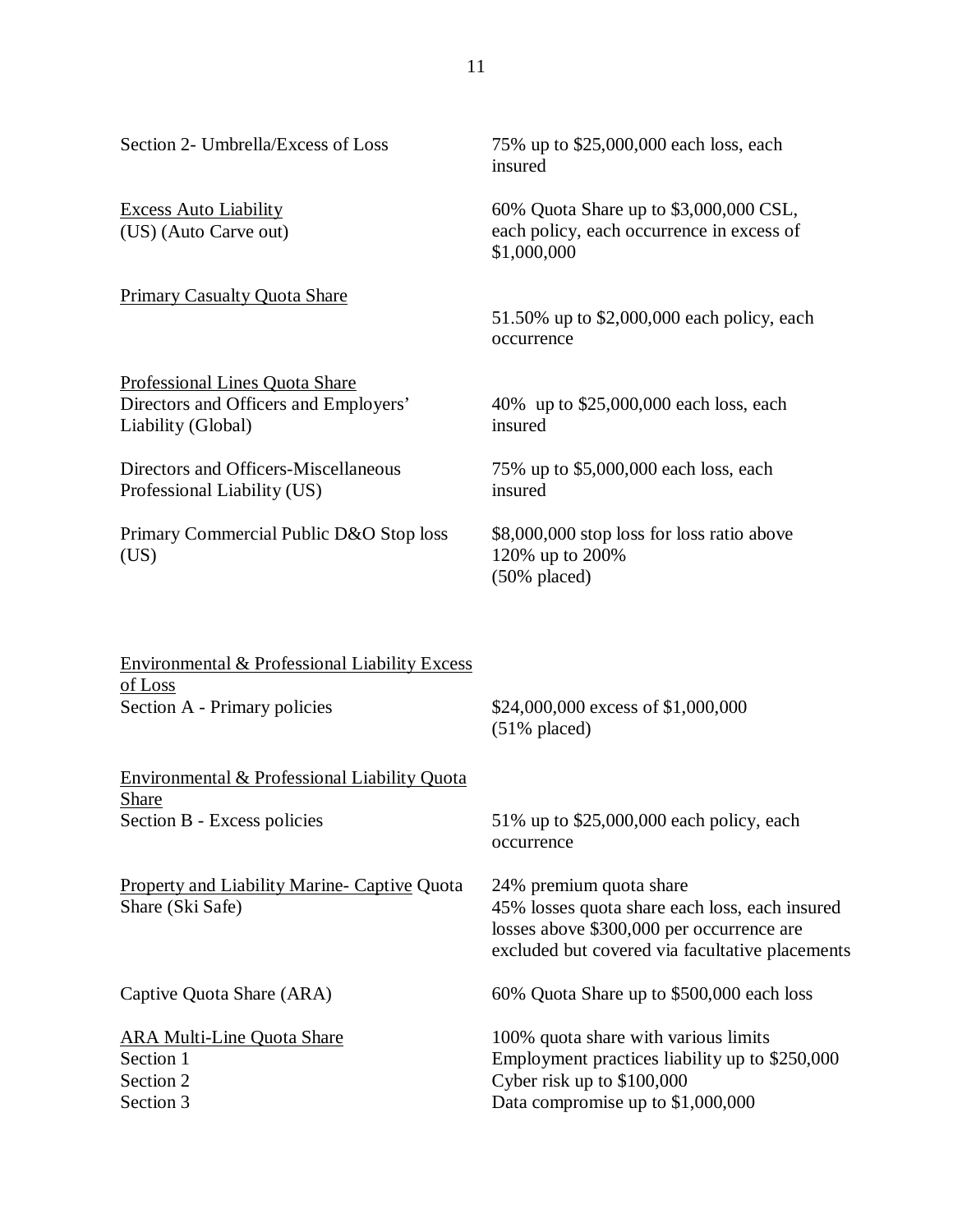| US Healthcare - Quota Share<br>Section A – Medical Catastrophe       | 90% up \$50,000,000 each policy                             |
|----------------------------------------------------------------------|-------------------------------------------------------------|
| US Healthcare $-$ Excess of Loss<br>Section B – Healthcare Liability | \$5,000,000 excess of \$5,000,000<br>$(100\%$ placed)       |
| Accident and Health-Per Life – Excess of Loss                        | <b>Excess of Loss</b>                                       |
| Three Layers                                                         | \$4,500,000 excess of \$500,000<br>All layers (100% placed) |
| Accident and Health Per Life Excess of Loss -<br>Catastrophe         |                                                             |
| Four Layers                                                          | \$49,000,000 excess of \$1,000,000                          |

Reinsurance agreements with affiliates were reviewed for compliance with Article 15 of the New York Insurance Law. It was noted that all affiliated reinsurance agreements were filed with the Department pursuant to the provisions of Section 1505(d)(2) of the New York Insurance Law. All significant ceded reinsurance agreements in effect as of the examination date were reviewed and found to contain the required clauses, including an insolvency clause meeting the requirements of Section 1308 of the New York Insurance Law.

All layers (100% placed)

It is the Company's policy to obtain the appropriate collateral for its cessions to unauthorized reinsurers. Letters of credit obtained by the Company to take credit for cessions to unauthorized reinsurers were reviewed, on a sample basis, for compliance with Department Regulation No. 133. No exceptions were noted.

Additionally, management has represented that all material ceded reinsurance agreements transfer both underwriting and timing risk as set forth in SSAP No. 62. Representations were supported by appropriate risk transfer analyses and an attestation from the Company's chief executive officer pursuant to the NAIC Annual Statement Instructions. Additionally, examination review indicated that the Company was not a party to any finite reinsurance agreements. All ceded reinsurance agreements were accounted for utilizing reinsurance accounting as set forth in paragraphs 41 to 44 of SSAP No. 62.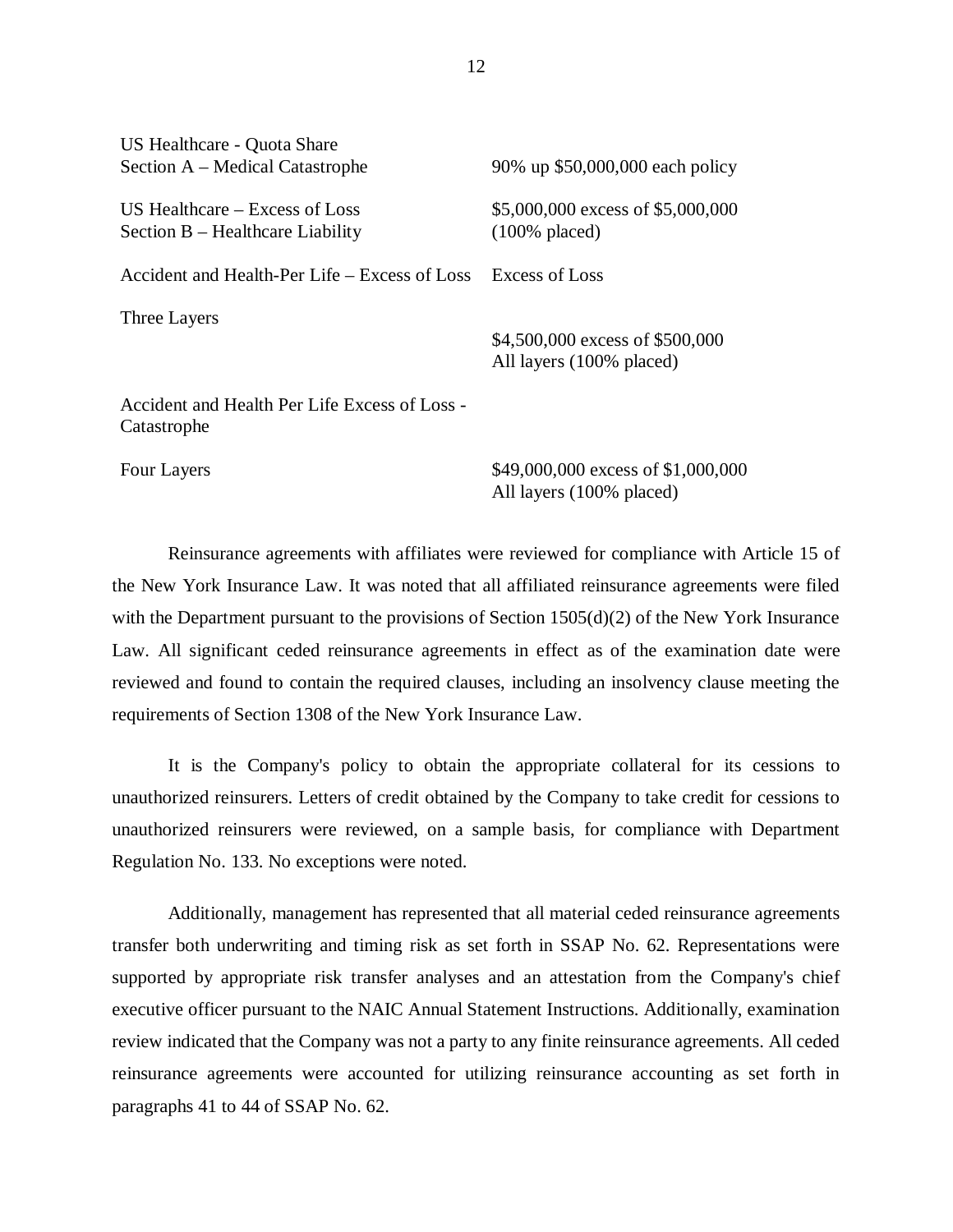### <span id="page-14-0"></span>D. Holding Company System

The Company is a member of the AXIS Capital Holdings Limited group. The Company is a wholly-owned subsidiary of AXIS Specialty U.S. Holdings, Inc., a Delaware corporation, which is ultimately controlled by AXIS Capital Holdings Limited, a holding company organized under the laws of Bermuda.

A review of the Holding Company Registration Statements filed with this Department indicated that such filings were complete and were filed in a timely manner pursuant to Article 15 of the New York Insurance Law and Department Regulation 52. The following is an abridged chart of the holding company system at December 31, 2015:

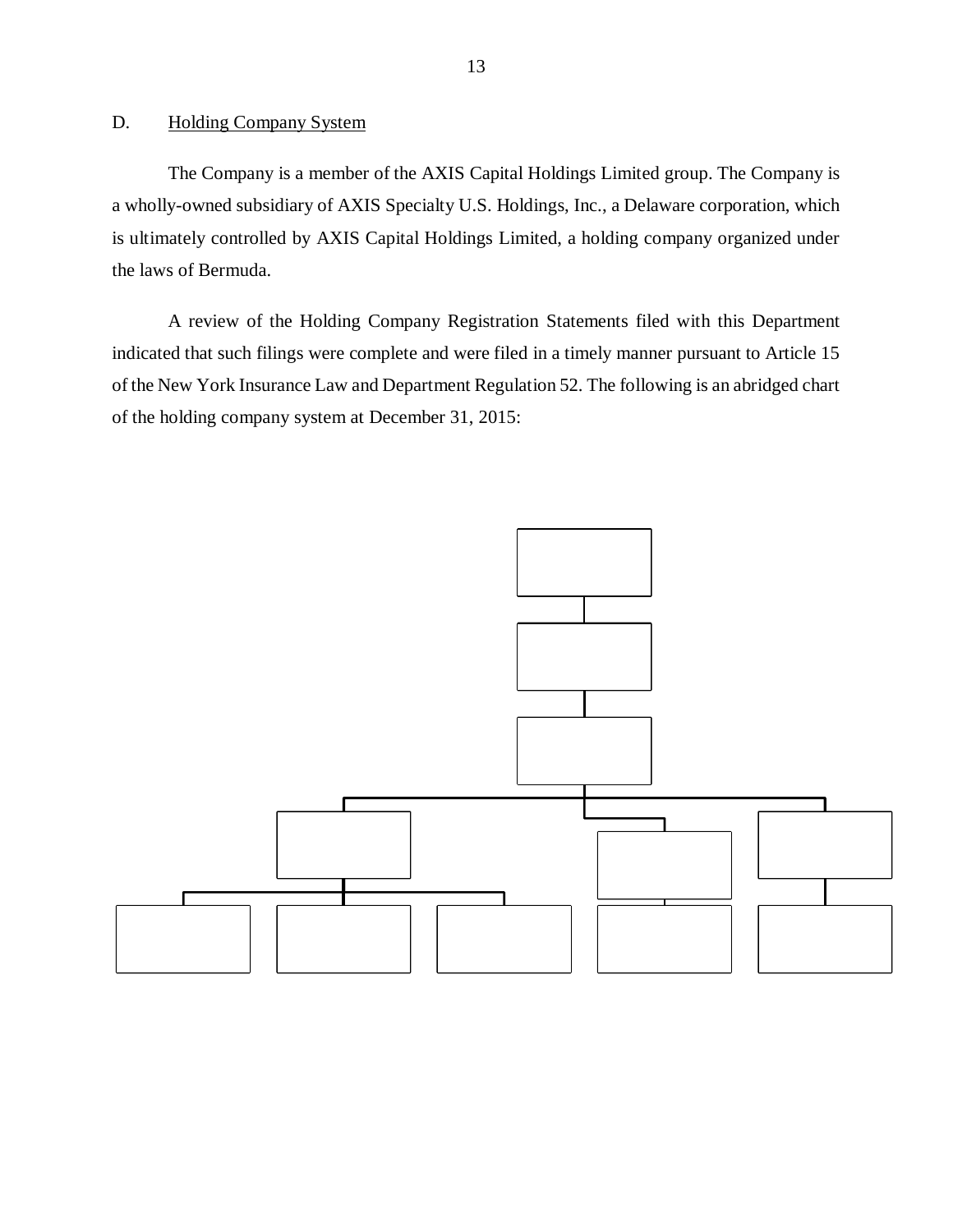At December 31, 2015, the Company was party to the following agreements with other members of its holding company system:

#### Tax Allocation Agreement

Effective December 1, 2002, the Company and other members of the AXIS Group entered into an income tax sharing agreement, whereby the companies file a consolidated federal income tax return to provide for the payment of federal tax liabilities or refunds of members of the group. This agreement was filed with the Department pursuant to Section 1505(d) of New York Insurance Law.

#### Expense Allocation Agreement

Effective November 27, 2002, the Company entered into an expense allocation agreement with AXIS Specialty U.S. Services Inc. ("ServiceCo"), an affiliated Delaware corporation. Pursuant to the terms of the agreement, ServiceCo will provide the services of personnel, office space and use of office equipment. Costs and expenses will be determined and allocated pursuant to the provisions of Department Regulation 30. Effective January 10, 2012, an addendum was made for AXIS Specialty Canada Services, ULC to provide services to AXIS Reinsurance Company (Canadian Branch). The agreement and addendum were filed with the Department pursuant to Section 1505(d) of New York Insurance Law.

#### Fee Agreement

Effective August 24, 2010, the Company and other members of the holding company system participate in a fee agreement. The fee agreement is associated with a revolving senior credit facility entered into between Bank of America and a group of financial institutions and AXIS Capital Holdings Limited ("AXIS Capital") and its insurer affiliates. Under the credit facility AXIS Capital is responsible for the payment of certain fees and the Company will pay its pro rata share of these fees. This agreement was filed with the Department pursuant to Section 1505(d) of New York Insurance Law.

The agreement was amended on December 1, 2011 to remove AXIS Specialty as party to the agreement.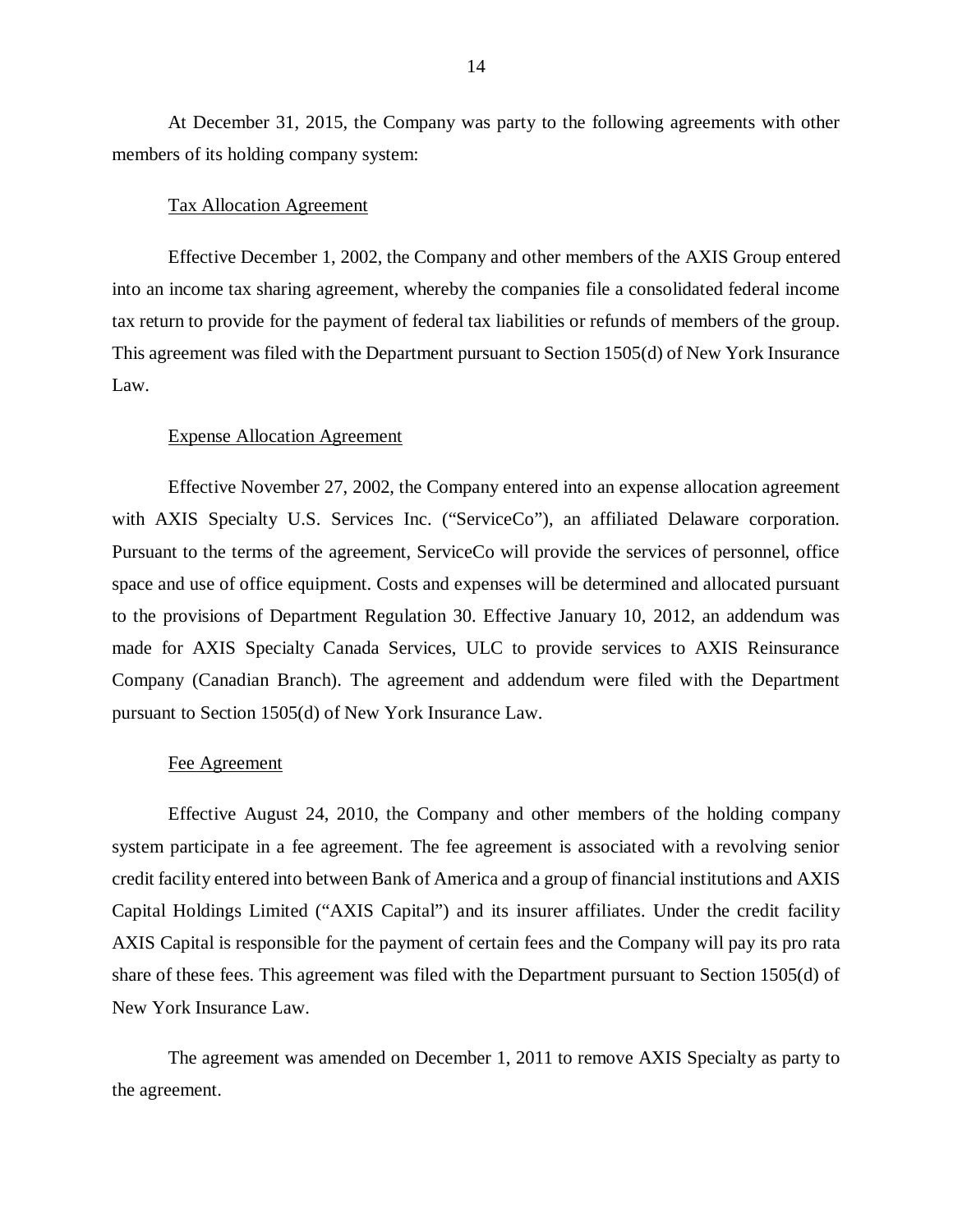#### Collateral Fee Agreement

<span id="page-16-0"></span>Effective May 14, 2010, the Company and other members of the holding company system entered into a Collateral Fee agreement. Under the agreement, AXIS Specialty Limited, an affiliated Bermuda insurer, has pledged assets to secure letters of credit issued under a letter of credit facility with Citibank Europe PLC. In consideration of the pledge, the Company and the affiliates will pay an annual fee. This agreement was filed with the Department pursuant to Section 1505(d) of New York Insurance Law. On August 4, 2011, the Department approved an amendment to the Collateral Fee Agreement. Effective January 27, 2012, AXIS Specialty was removed as a party to the agreement.

#### Reinsurance Recoverable Transfer Agreement

Effective November 16, 2011, the Company and other members of the holding company entered into a reinsurance recoverable transfer agreement. Pursuant to the agreement, AXIS Surplus Insurance Company ("AXIS Surplus"), will act as the lock box company and will receive and transfer reinsurance recoverable payments to the Company and other affiliates. AXIS Surplus will receive the interest earned on investing the recoverable payments and will receive no other compensation. This agreement was filed with the Department pursuant to Section 1505(d) of New York Insurance Law.

#### Revolving Promissory Note Agreement

Effective March 28, 2014, the Company entered into an Intercompany Revolving Promissory Note Agreement with AXIS Specialty U.S. Holdings Inc., and AXIS Specialty U.S. Services Inc. Under the terms of the agreement, the Company is allowed to borrow money to enhance its cash management flexibility.

This agreement was filed with the Department pursuant to Section 1505(d) of New York Insurance Law.

#### E. Significant Operating Ratios

The following ratios have been computed as of December 31, 2015, based upon the results of this examination: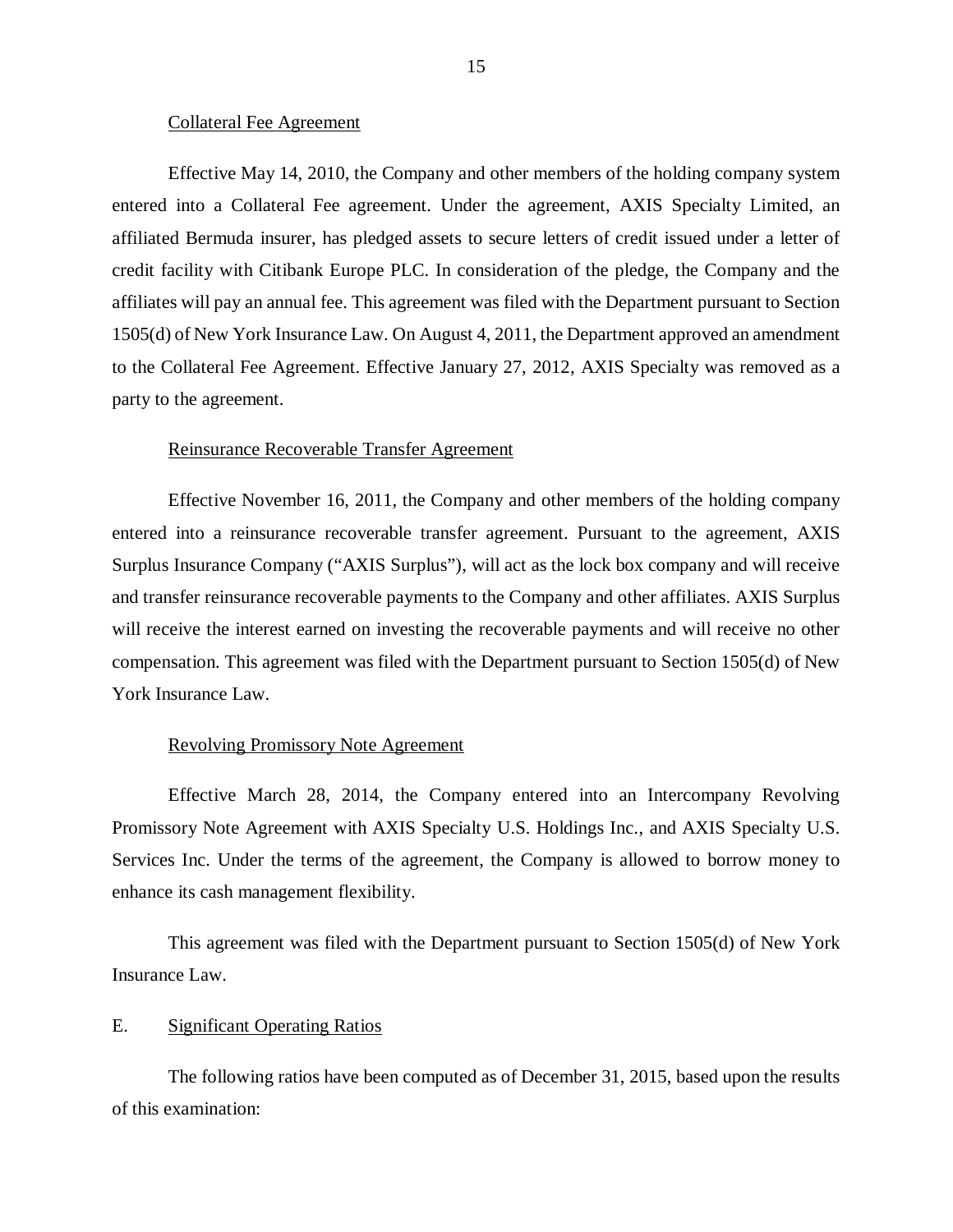| Net premiums written to policyholders' surplus                                         | 60% |
|----------------------------------------------------------------------------------------|-----|
| Liabilities to liquid assets (cash and invested assets less investments in affiliates) | 82% |
| Premiums in course of collection to surplus as regards policyholders                   | 13% |

All of the above ratios fall within the benchmark ranges set forth in the Insurance Regulatory Information System of the National Association of Insurance Commissioners.

The underwriting ratios presented below are on an earned/incurred basis and encompass the three-year period covered by this examination:

|                                              | Amounts         | Ratios  |
|----------------------------------------------|-----------------|---------|
| Losses and loss adjustment expenses incurred | \$967,134,261   | 66.92%  |
| Other underwriting expenses incurred         | 543,497,230     | 37.61   |
| Net underwriting gain                        | (65,480,012)    | (4.53)  |
| Premiums earned                              | \$1,445,151,479 | 100.00% |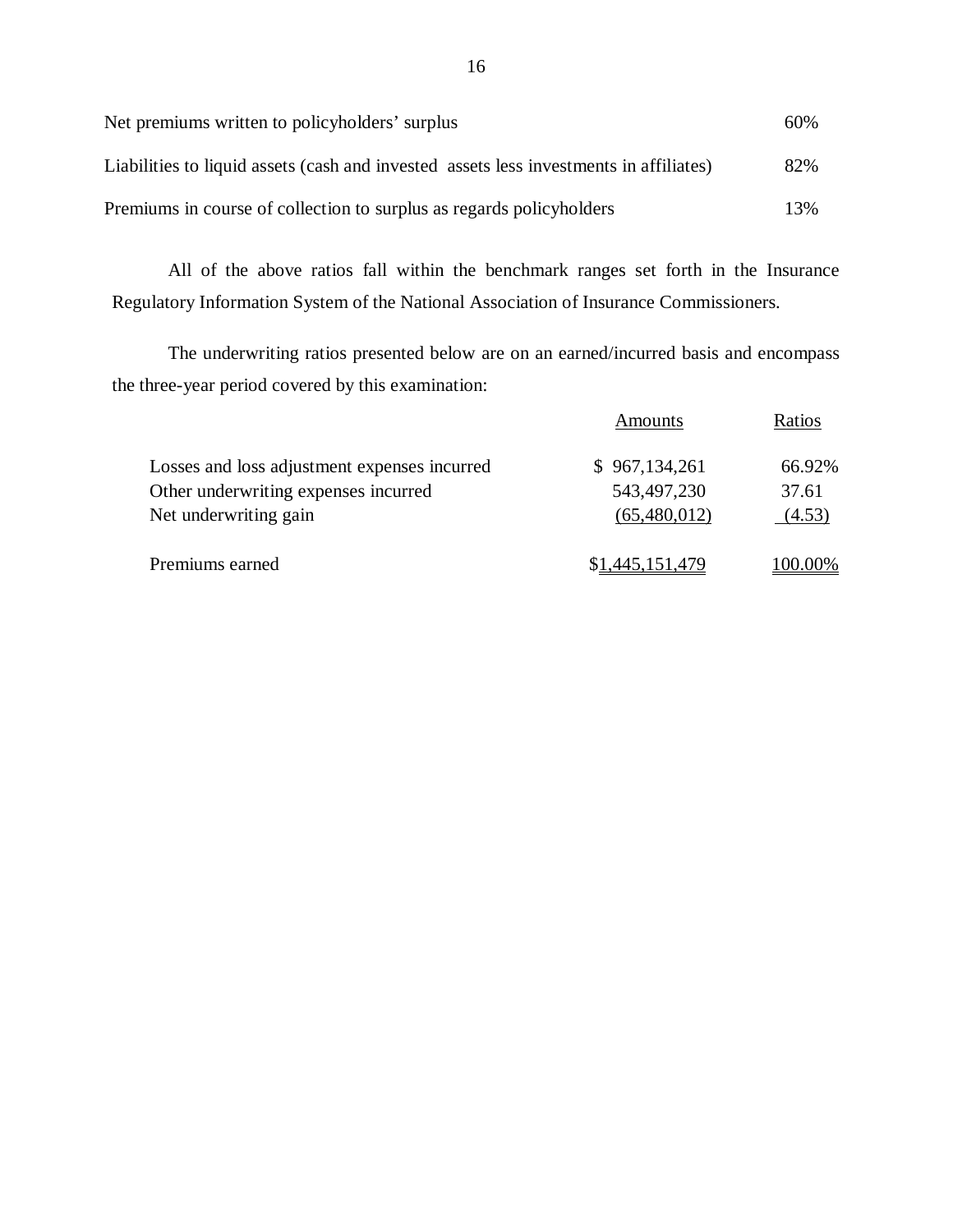# **3. FINANCIAL STATEMENTS**

### A. Balance Sheet

The following shows the assets, liabilities and surplus as regards policyholders as of December 31, 2015 as reported by the Company:

| Assets                                    | Assets          | <b>Assets Not</b><br>Admitted | Net Admitted<br><u>Assets</u> |
|-------------------------------------------|-----------------|-------------------------------|-------------------------------|
| <b>Bonds</b>                              | \$1,600,679,642 | \$20,334,561                  | \$1,580,345,081               |
| <b>Common Stocks</b>                      | 105,211,114     |                               | 105,211,114                   |
| Mortgage loans on real estate             | 206, 277, 214   |                               | 206, 277, 214                 |
| Cash, cash equivalents and short-term     |                 |                               |                               |
| investments                               | 133,416,991     |                               | 133,416,991                   |
| Receivable for securities                 | 25,022,361      |                               | 25,022,361                    |
| Investment income due and accrued         | 10,038,198      | 315,238                       | 9,722,960                     |
| Uncollected premiums and agents' balances |                 |                               |                               |
| in the course of collection               | 110,571,192     | 1,728,508                     | 108,842,684                   |
| Deferred premiums, agents' balances and   |                 |                               |                               |
| installments booked but deferred and not  |                 |                               |                               |
| yet due                                   | 490,777,356     |                               | 490,777,356                   |
| Accrued retrospective premiums            | 16,387,231      |                               | 16,387,231                    |
| Amounts recoverable from reinsurers       | 107,783,053     |                               | 107,783,053                   |
| Funds held by or deposited with reinsured |                 |                               |                               |
| companies                                 | 17,182,940      |                               | 17,182,940                    |
| Current federal and foreign income tax    |                 |                               |                               |
| recoverable and interest thereon          | 2,472,603       |                               | 2,472,603                     |
| Net deferred tax asset                    | 70,055,032      | 15,584,621                    | 54,470,411                    |
| Receivable from parent, subsidiaries and  |                 |                               |                               |
| affiliates                                | 2,324,135       |                               | 2,324,135                     |
| Loss funds on deposit                     | 2,070,980       |                               | 2,070,980                     |
| Pools and associations                    | 755,544         |                               | 755,544                       |
| Premiums taxes receivable                 | 282,459         |                               | 282,459                       |
| Summary of remaining aggregate write-ins  | 61,151          | 61,151                        |                               |
| <b>Total assets</b>                       | \$2,901,369,196 | \$38,024,079                  | \$2,863,345,117               |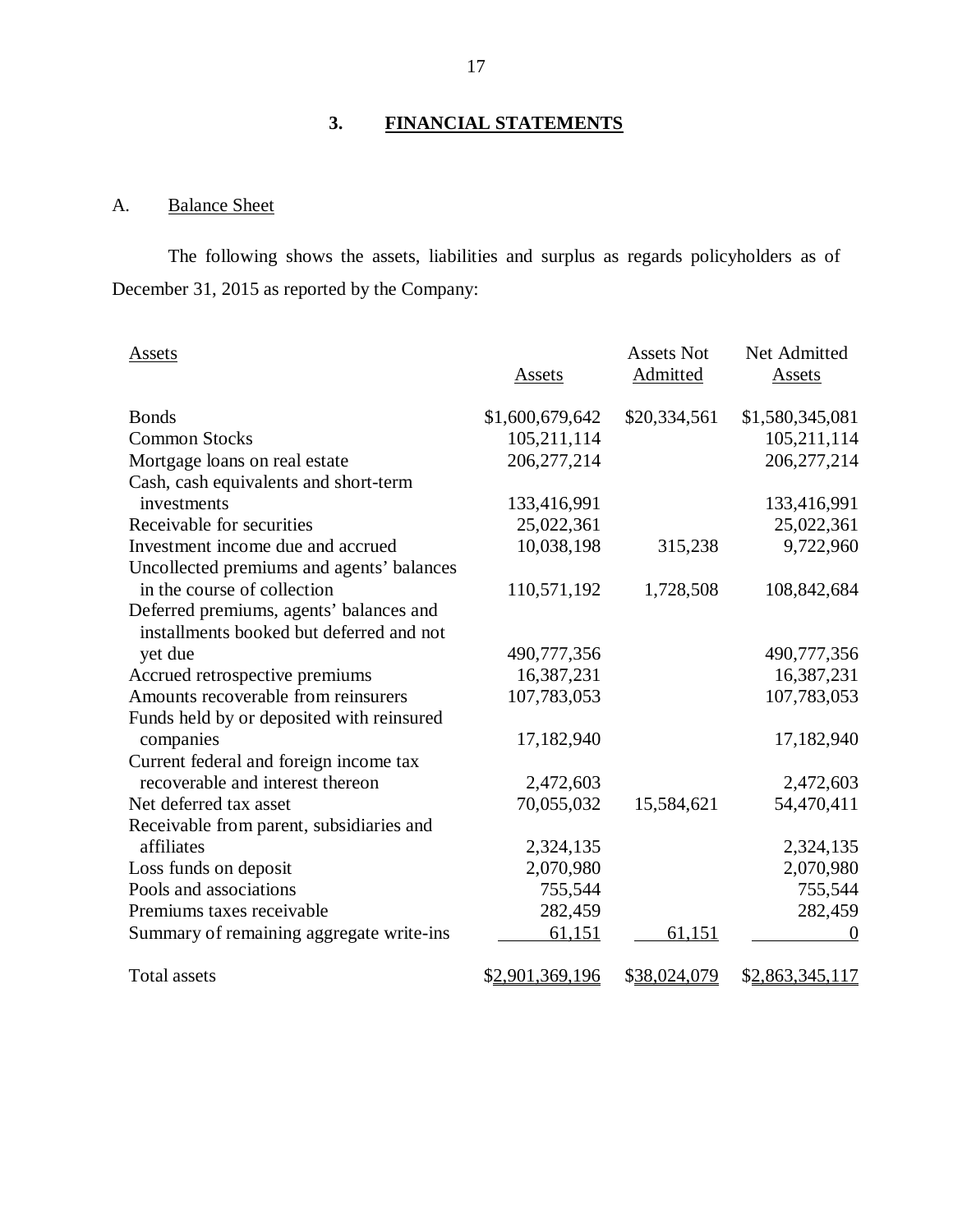Liabilities, Surplus and Other Funds

| Liabilities                                             |                 |                 |
|---------------------------------------------------------|-----------------|-----------------|
| Losses and loss adjustment expenses                     |                 | \$1,369,623,105 |
| Reinsurance payable on paid losses and loss adjustment  |                 |                 |
| expenses                                                |                 | 87,435,210      |
| Commissions payable, contingent commissions and other   |                 |                 |
| similar charges                                         |                 | (6,085,467)     |
| Other expenses (excluding taxes, licenses and fees)     |                 | 1,479,372       |
| Taxes, licenses and fees (excluding federal and foreign |                 |                 |
| income taxes)                                           |                 | 1,311,201       |
| Unearned premiums                                       |                 | 374,228,212     |
| Advance premium                                         |                 | 420             |
| Ceded reinsurance premiums payable (net of ceding       |                 |                 |
| commissions)                                            |                 | 89,529,286      |
| Funds held by company under reinsurance treaties        |                 | 35,386,177      |
| Amounts withheld or retained by company for account of  |                 |                 |
| others                                                  |                 | 55,467          |
| Remittances and items not allocated                     |                 | 5,978,024       |
| Provision for reinsurance                               |                 | 11,323,000      |
| Payable to parent, subsidiaries and affiliates          |                 | 23,092,819      |
| Payable for securities                                  |                 | 2,453,899       |
| Deferred ceding commissions                             |                 | 5,577,555       |
| Other liabilities                                       |                 | 593,998         |
| Pools and associations                                  |                 | 504,229         |
| <b>Total liabilities</b>                                |                 | \$2,002,486,507 |
| <b>Surplus and Other Funds</b>                          |                 |                 |
| Common capital stock                                    | \$<br>5,000,000 |                 |
| Gross paid in and contributed surplus                   | 570,349,476     |                 |
| Unassigned funds (surplus)                              | 285,509,134     |                 |
| Surplus as regards policyholders                        |                 | 860,858,610     |
|                                                         |                 |                 |
| Total liabilities, surplus and other funds              |                 | \$2,863,345,117 |

Note: The Internal Revenue Service has not yet begun to audit tax returns covering tax years 2013 through 2015. The examiner is unaware of any potential exposure of the Company to any tax assessment and no liability has been established herein relative to such contingency.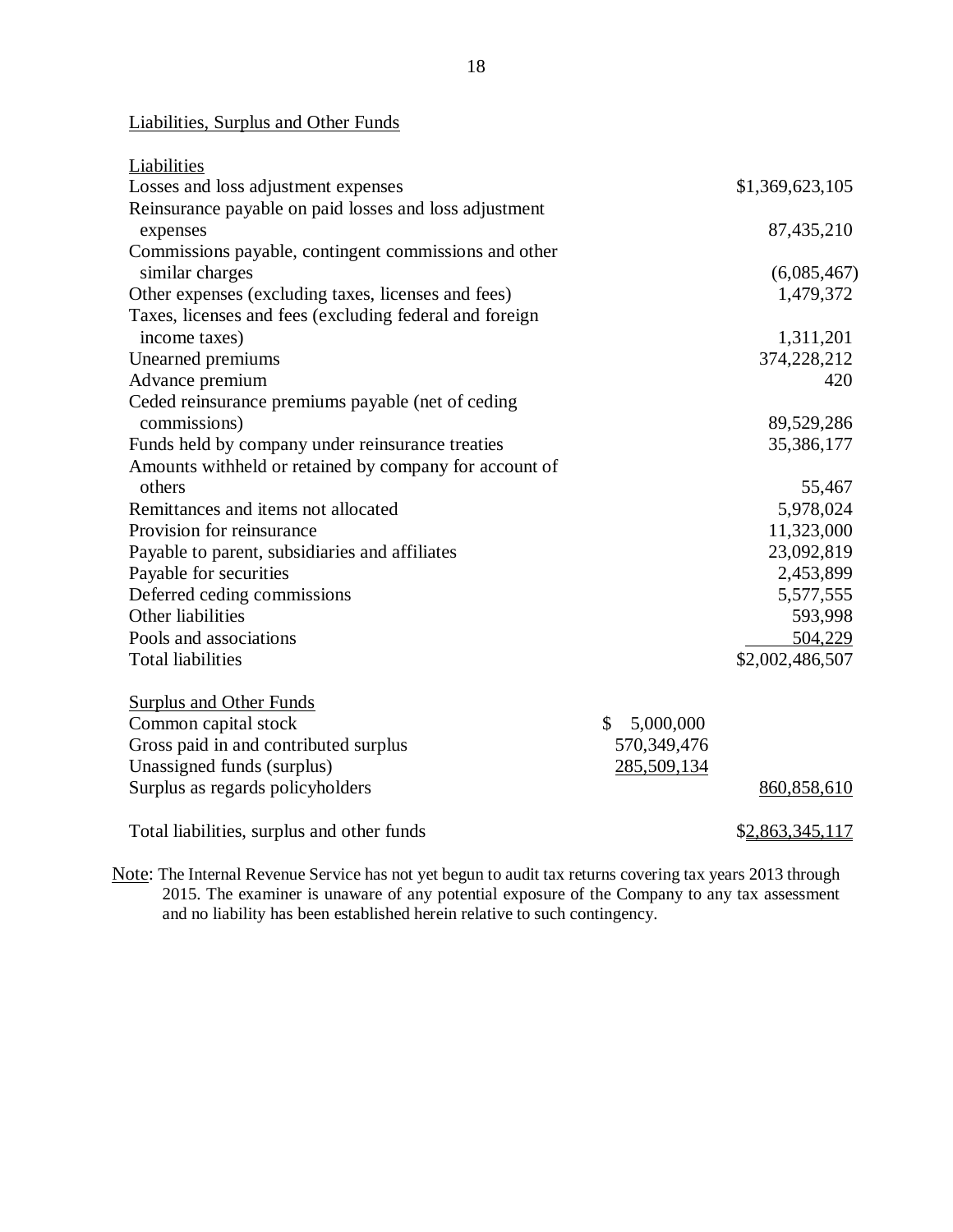# <span id="page-20-0"></span>B. Statement of Income

Net income for the three-year examination period, January 1, 2013 through December 31, 2015 was \$123,157,180 detailed as follows:

| <b>Underwriting Income</b>                                                                                                  |                               |                     |
|-----------------------------------------------------------------------------------------------------------------------------|-------------------------------|---------------------|
| Premiums earned                                                                                                             |                               | \$1,445,151,479     |
| Deductions:<br>Losses and loss adjustment expenses incurred<br>Other underwriting expenses incurred                         | \$967,134,261<br>543,497,230  |                     |
| Total underwriting deductions                                                                                               |                               | 1,510,631,491       |
| Net underwriting loss                                                                                                       |                               | \$ (65,480,012)     |
| <b>Investment Income</b>                                                                                                    |                               |                     |
| Net investment income earned<br>Net realized capital gain                                                                   | \$133,412,637<br>58,202,709   |                     |
| Net investment gain                                                                                                         |                               | 191,615,346         |
| Other Income                                                                                                                |                               |                     |
| Net loss from agents' or premium balances charged off<br>Aggregate write-ins for miscellaneous income<br>Total other income | \$<br>(137, 926)<br>1,898,998 | 1,761,072           |
| Net income before federal and foreign income taxes                                                                          |                               | \$127,896,406       |
|                                                                                                                             |                               |                     |
| Federal and foreign income taxes incurred                                                                                   |                               | 4,739,226           |
| Net income                                                                                                                  |                               | 123, 157, 180<br>\$ |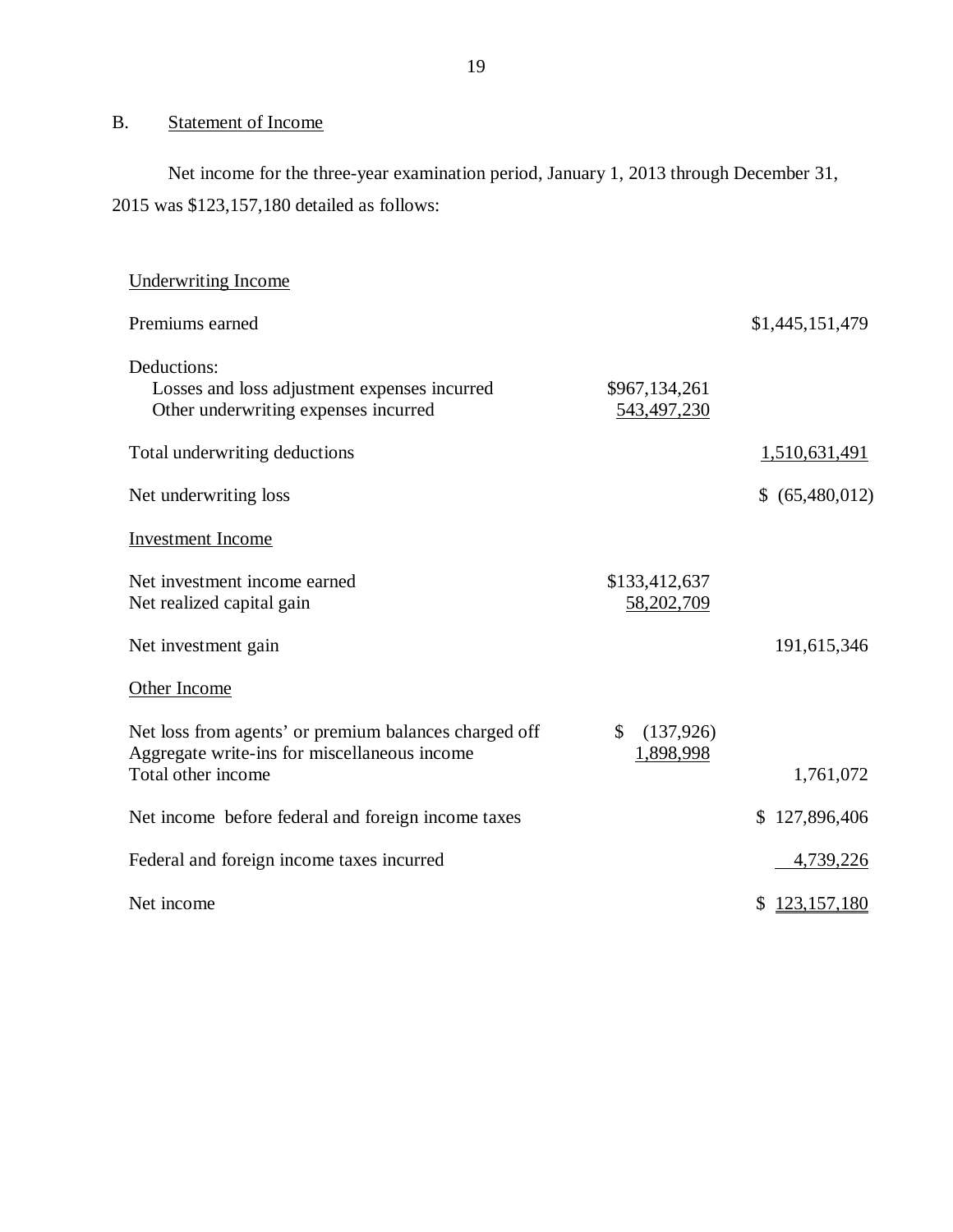### C. Capital and Surplus

Surplus as regards policyholders increased by \$104,056,730 during the three-year examination period January 1, 2013 through December 31, 2015, detailed as follows:

### Surplus as regards policyholders per report on examination as of December 31, 2012 \$756,801,880

|                                                                                       | Gains in<br><b>Surplus</b> | Losses in<br><b>Surplus</b> |               |
|---------------------------------------------------------------------------------------|----------------------------|-----------------------------|---------------|
| Net income                                                                            | \$123,157,180              |                             |               |
| Net unrealized capital losses                                                         |                            | \$1,457,440                 |               |
| Change in net unrealized foreign exchange                                             |                            |                             |               |
| capital loss                                                                          |                            | 11,538,798                  |               |
| Change in net deferred income tax                                                     |                            | 7,684,273                   |               |
| Change in non-admitted assets                                                         |                            | 91,445                      |               |
| Change in provision for reinsurance                                                   | 8,687,000                  |                             |               |
| Cumulative effect of changes in account                                               |                            |                             |               |
| principles                                                                            | 1,984,506                  |                             |               |
| Surplus adjustments paid in                                                           | 20,000,000                 |                             |               |
| Dividends to stockholder                                                              |                            | 29,000,000                  |               |
| Total gains and losses                                                                | \$153,828,686              | \$49,771,956                |               |
| Net increase in surplus                                                               |                            |                             | 104,056,730   |
| Surplus as regards policyholders per report on<br>examination as of December 31, 2015 |                            |                             | \$860,858,610 |

### **4. LOSSES AND LOSS ADJUSTMENT EXPENSES**

The examination liability for the captioned items of \$1,369,623,105 is the same as reported by the Company as of December 31, 2015. The examination analysis of the Loss and loss adjustment expense reserves was conducted in accordance with generally accepted actuarial principles and statutory accounting principles, including the NAIC Accounting Practices & Procedures Manual, Statement of Statutory Accounting Principle No. 55 ("SSAP No. 55").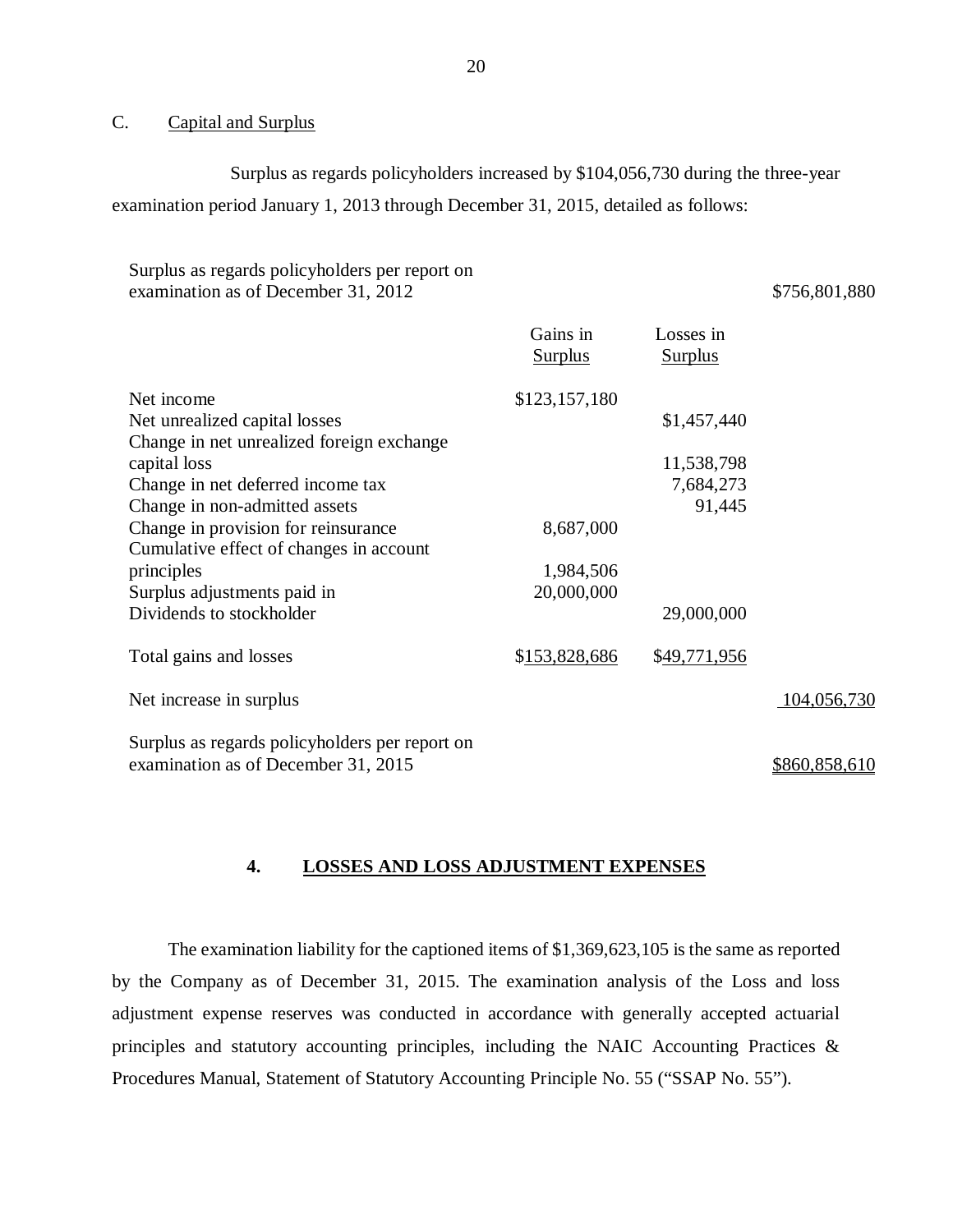### **5. SUBSEQUENT EVENTS**

<span id="page-22-0"></span>There were no significant subsequent events for this Company. The Company's December 31, 2016 reported surplus of \$896,247,313 was \$35,388,703 greater than the \$860,858,610 reported in this examination report. This increase was primarily driven by the \$17,223,246 in net income reported in 2016.

In addition, the Company recorded a \$20,334,561 nonadmitted asset in its 2015 annual statement, based on its interpretation of a New York statutory requirement related to investment amounts over certain investment limitations, as specified under Section 1404(b) of the New York Insurance Law. Subsequent to this filing, it was determined that such adjustment was not required since the Company had adequate reserve investments under Section 1404(a) of the said law. The amount was determined to be immaterial and was reported as an increase to Unassigned funds (surplus) in 2016 in the amount of \$13,217,465 (net of a deferred tax asset of \$7,117,096) in accordance with SSAP No.3 "*Accounting Changes and Correction of Errors".* 

It is also noted that the Company reported, in its 2016 annual statement, a one year positive development on its loss and loss adjustment expense reserves of \$44,722,000.

### **6. COMPLIANCE WITH PRIOR REPORT ON EXAMINATION**

The prior report on examination contains no comments or recommendations.

### **7. SUMMARY OF COMMENTS AND RECOMMENDATIONS**

This report contains no comments or recommendations.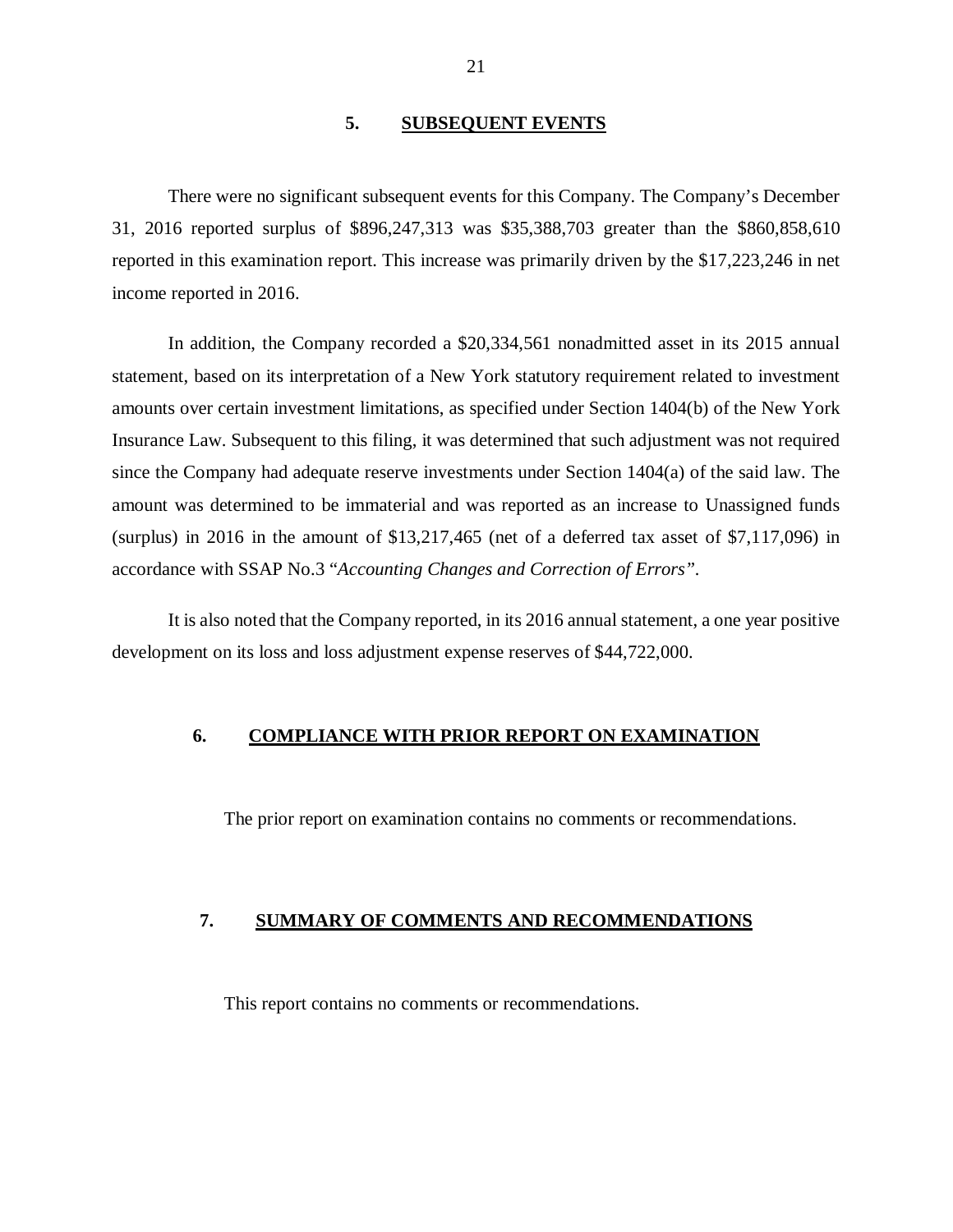Respectfully submitted,

Adebola Awofeso, Senior Insurance Examiner

STATE OF NEW YORK ) )ss: COUNTY OF NEW YORK )

ADEBOLA AWOFESO, being duly sworn, deposes and says that the foregoing report, subscribed

by him, is true to the best of his knowledge and belief.

Adebola Awofeso

Subscribed and sworn to before me

this  $\_\_\_\_\_$  day of  $\_\_\_\_\_\_$ , 2017.